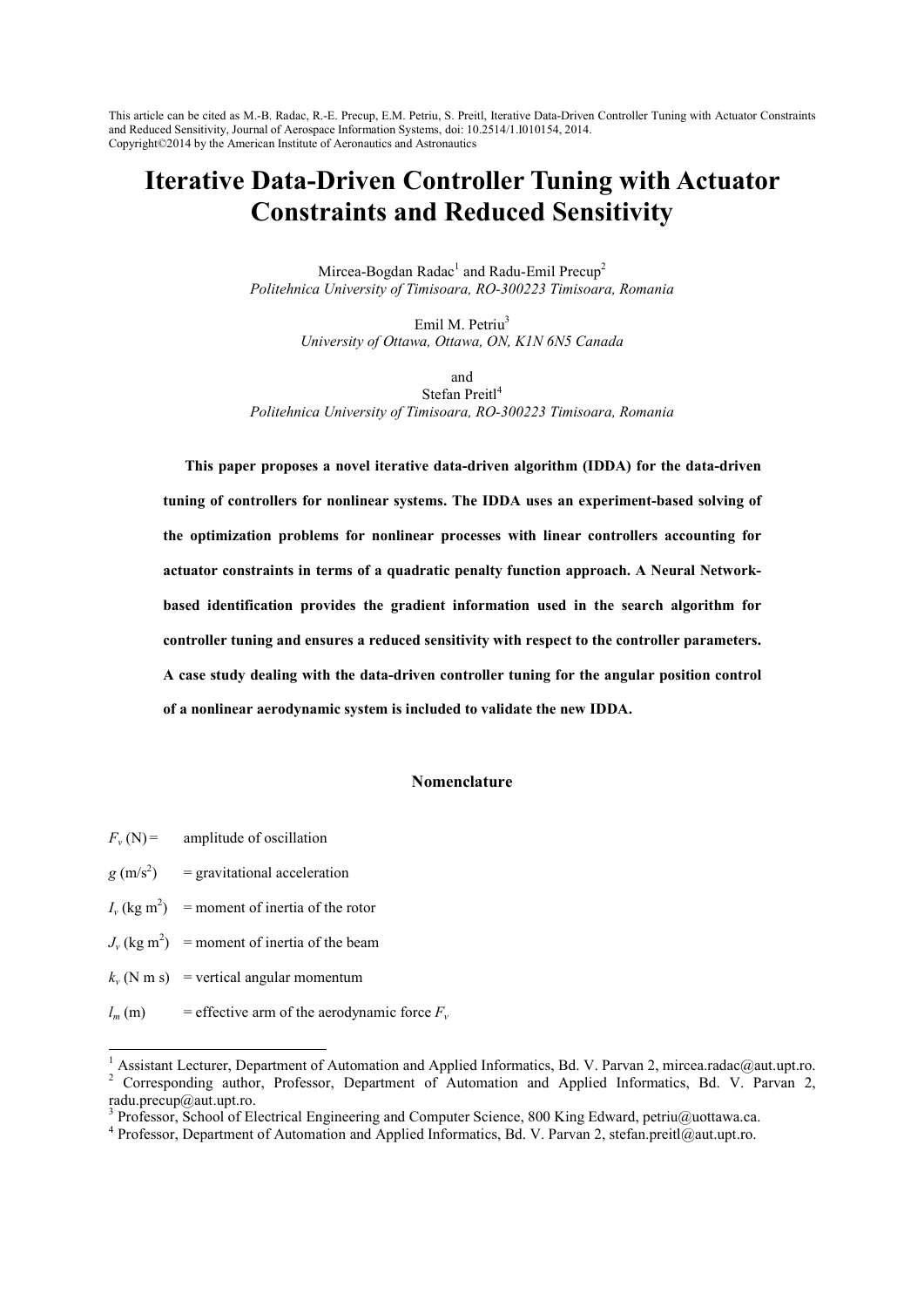$M(N \text{ m})$  = active torque

- $M_{\nu1}$  (N m) = return torque due to the gravitational forces
- $M_r$  (N m) = reactive friction torque
- $U_{\nu}$  (%)  $=$  Pulse Width Modulated duty cycle for the DC motor
- $\alpha$ <sup>*v*</sup> (rad)  $=$  pitch angle of the beam
- $\omega$ <sub>*v*</sub> (rad/s) = angular speed of the rotor
- $\Omega_{\nu}$  (rad/s) = angular velocity of the beam

# **I. Introduction**

ATA-DRIVEN optimization for controller tuning has the advantage of requiring no *a priori* model information **ATA-DRIVEN** optimization for controller tuning has the advantage of requiring no *a priori* model information about the controlled processes, or only a reduced amount of information obtained from process measurements [1]– [10]. The easy interpretable performance indices are aggregated in cost functions (c.f.'s). The minimization of the c.f.'s in the framework of constrained optimization problems can fulfill different objectives such as reference trajectory tracking (including model reference tracking), control signal penalty, disturbance rejection, etc. These data-driven optimization techniques compensate for the impact of the model errors and uncertainties.

The main data-driven technique used for the iterative data-driven controller tuning by an experiment-based update of controller parameters is the Iterative Feedback Tuning (IFT) [1]. IFT requires only a few experiments conducted on the real-world control systems (CS) in order to estimate the c.f. gradients used for the iterative solving of the optimization problems. However, this tuning does not guarantee robust stability or performance because it lacks the quantitative knowledge about the controlled process.

Other popular data-driven techniques used for mechanical, aerospace and several complex applications are Simultaneous Perturbation Stochastic Approximation (SPSA) [2], Reinforcement Learning (RL) [11], approximate dynamic programming [12], model-free adaptive control [10], [13], [14], and data-driven monitoring [15]. These techniques also use Neural Networks (NNs) with supervised and unsupervised learning [16]–[20]. Predictive, adaptive fuzzy control [21]–[24], low-cost fuzzy control [25], [26] can also be used in this context by several fuzzy model transformations [25], [27]–[30].

The data-driven techniques are associated with appropriately defined optimization problems. Such optimization problems involve adaptive and predictive control [31], [32], learning, planning and optimal control [33], [34], and nature inspired optimization methods [35]–[38]. Defining the various c.f.'s involved in these applications may be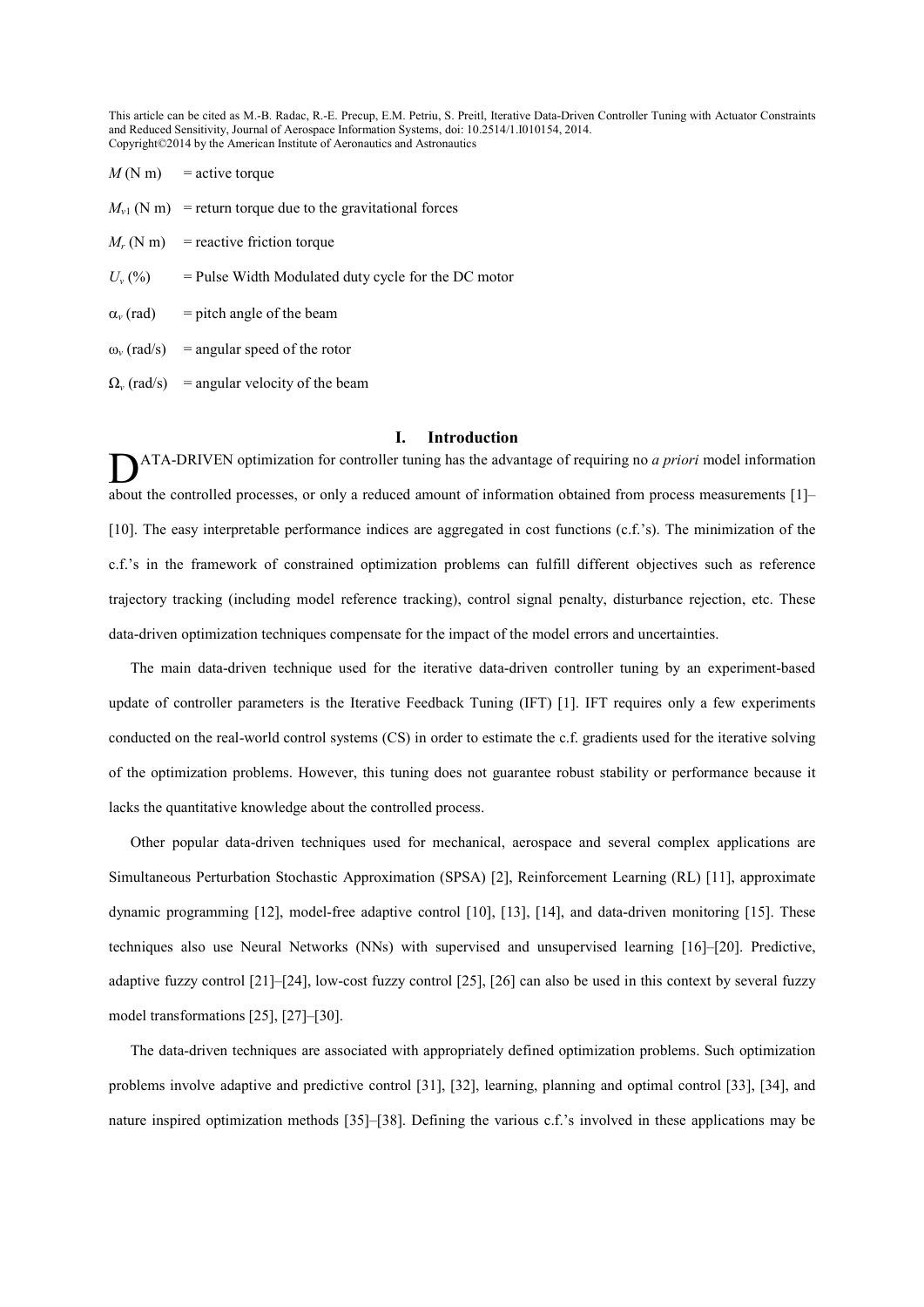challenging as performance improvement should be targeted using few experiments and little information on the controlled process.

Building upon recent results on data-driven techniques for the Iterative Learning Control (ILC) [8], the main contribution of this paper is the development of a new iterative data-driven algorithm (IDDA) for optimal controller tuning accounting for the operational constraints on the control signal. Other contributions are the NN-based identification for gradient estimation supported by a novel ILC-based mechanism for NN training and the datadriven tuning that offers a reduced sensitivity with respect to the controller parameters. The proposed algorithm is general and applicable to nonlinear systems. It uses an experiment-based quadratic penalty function approach. The main advantages of IDDA are

being based on learning from experimental data from real-world CS, it can compensate for process model nonlinearities and parametric uncertainties.

- it requires a small number of experiments, which results in cost-effective implementations.

Our supervised learning approach used for the CS exploits only the nonlinear structure of the problem and no specific process model. It represents a tradeoff between the exploration of the environment, obtained by running input-output closed-loop CS trajectories, and the use of approximate environment models, which are merely approximations of the real-world CS. A similar, but not identical technique, using a RL approach is presented in [39]; this approach suggests gradient-based control policy improvements based on first principles models of the process whereas in our approach this is carried out using ultra-local models of the CS obtained via NNs. Another gradient learning approach based on first principles models of the reference input is suggested in [40], where an open-loop control strategy is used for motion primitives that allow for acrobatic flips for quadrocopters.

The paper is organized as follows: Section II gives the formulation of the iterative controller tuning problem for nonlinear processes in the framework of optimal control with focus on the state-of-the-art, and Section III treats the gradient estimation needed in the search algorithm using nonlinear models identified by NNs. Some aspects concerning the sensitivity of the CS with respect to the controller parameters are discussed. A model-free mechanism for dealing with constraints in the optimization problem using quadratic penalty functions is offered. Section IV summarizes the IDDA algorithm. Section V discusses the application of the controller tuning approach to a representative case study which deals with the angular position control of a nonlinear aerodynamic system. The conclusions are then presented in Section VI.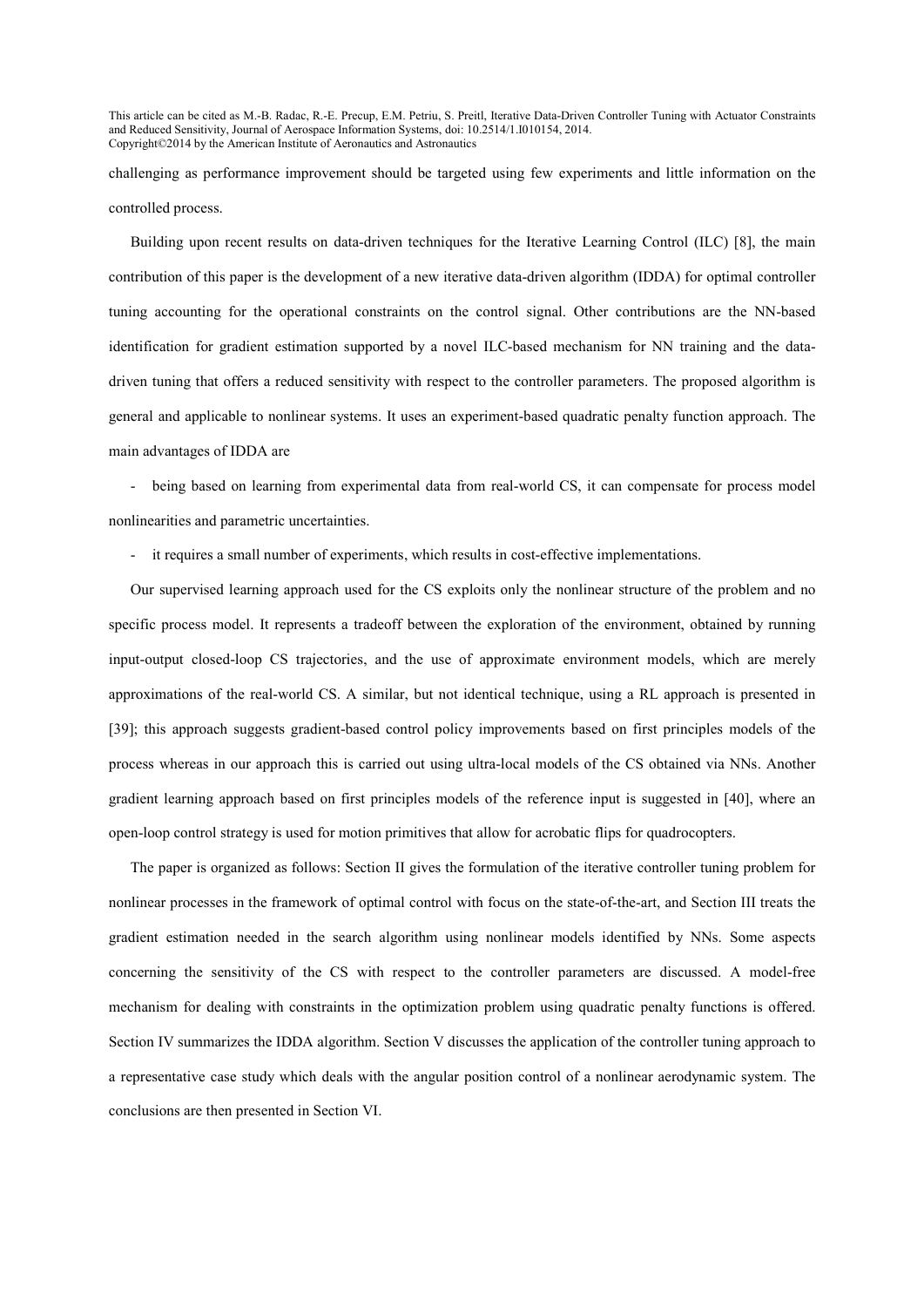#### **II. Problem Statement**

We will consider a Single Input-Single Output (SISO) discrete-time control system (CS) described by the nonlinear process and controller equations:

$$
y(k) = P(y(k-1),...,y(k-n_{y1}),u(k-1),...,u(k-n_{u1})) + v(k),
$$
  
\n
$$
u(k) = C(\mathbf{p}, u(k-1),...,u(k-n_{u2}), y(k),...,y(k-n_{y2}), r(k),...,r(k-n_{r})),
$$
\n(1)

where *y* is the process output, *u* is the control signal, *r* is the reference input, *v* is the zero-mean stochastic disturbance at the output accounting for a large class of disturbances, and  $\rho$ ,  $\rho \in \mathbb{R}^{n_p}$ , is the parameter vector of the controller. Due to the nonlinear functions *P* and *C* the model (1) belongs to the class of nonlinear autoregressive exogenous (NARX) models.

As shown in [41], several assumptions are made in relation with this CS model (1). The closed-loop CS is stable and the nonlinear operators *P*, *C* are smooth functions of their arguments. The nominal CS trajectory is denoted as  ${r_n(k), u_n(k), y_n(k)}$ ,  $k = 0...N$ , where N is the length of the experiment. The notations for the changes around the nominal trajectories are  $\delta r(k) = r(k) - r_n(k)$  for the reference input,  $\delta u(k) = u(k) - u_n(k)$  for the control signal, and  $\delta y(k) = y(k) - y_n(k)$  for the process output.

One major objective in the iterative controller tuning is to search for the controller parameters that solve the following optimization problem starting with the initial solution  $\rho_0$ :

$$
\rho^* = \arg \min_{\rho \in D_S} J(\rho),
$$
  
\n
$$
J(\rho) = \frac{1}{2N} E \{ \sum_{k=1}^N [(y(k) - y^d(k))^2 + \lambda u^2(k)] \},
$$
\n(2)

subject to system dynamics (1) and to operational constraints, where  $D<sub>S</sub>$  is the stability domain of the parameter vectors **ρ** which ensure a stable CS [42]. The constraints can usually be formulated as inequality constraints imposed to  $u(k)$  and  $y(k)$ , and to their rates with respect to time,  $\Delta u(k) = u(k) - u(k-1)$  and  $\Delta y(k) = y(k) - y(k-1)$ . These constraints can be imposed to other variables as well [43]–[46], and they depend on the specific controlled processes that can include aerospace applications such as unmanned aerial vehicles and helicopters [47], [48]. These constraints imposed on *u*(*k*) and ∆*u*(*k*), related to the actuators, will be used in the controller tuning algorithms having beneficial effects on the overall CS performance.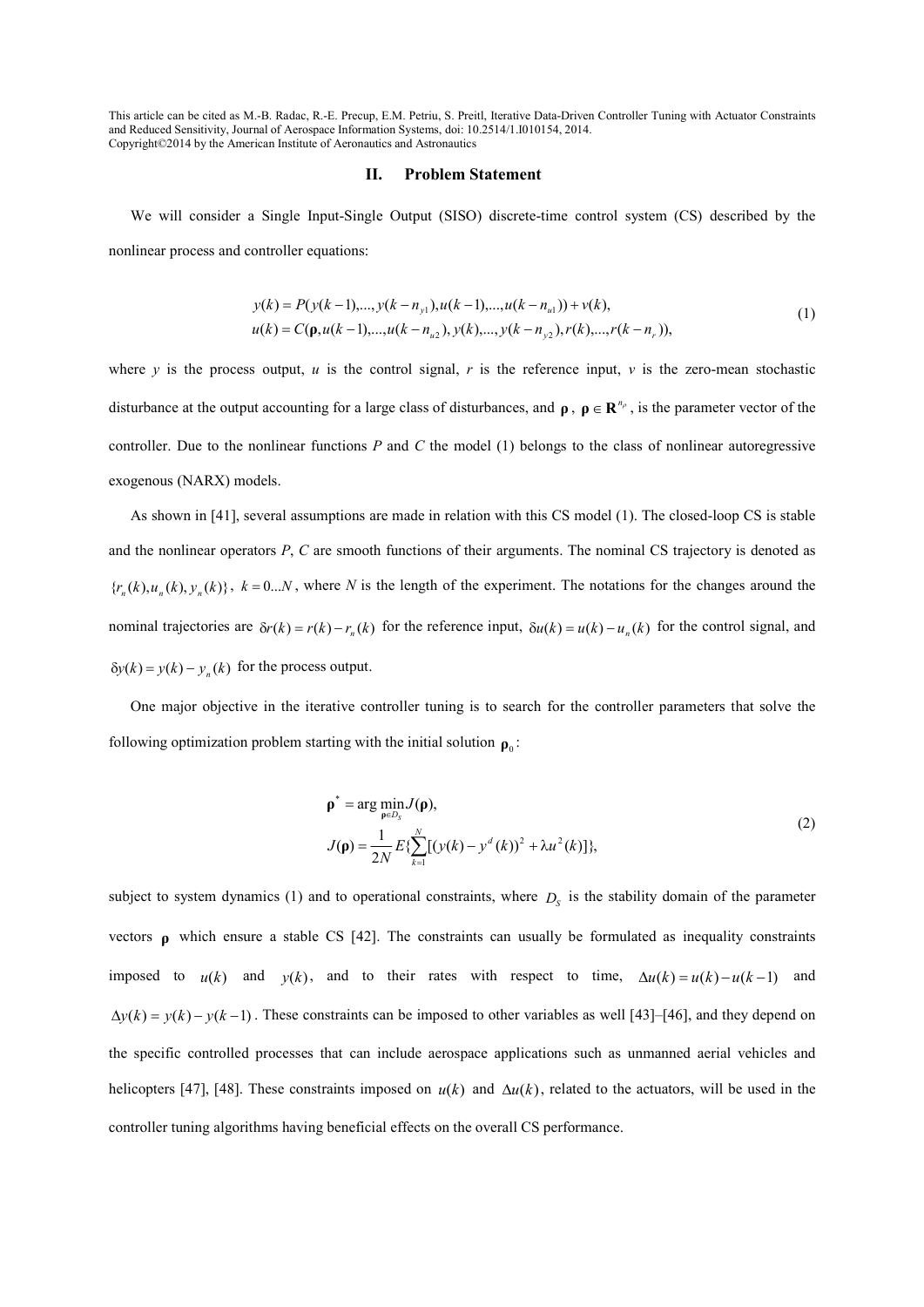The formulation of the c.f. in (2) targets the trajectory tracking of the desired system output  $y^d$  while the control effort is penalized by the weighting parameter  $\lambda \ge 0$ , and the expectation  $E\{...\}$  is taken with respect to the stochastic disturbance *v*. The optimization problem (2) in the unconstrained case is usually solved employing the recursive stochastic search algorithm:

$$
\mathbf{\rho}_{j+1} = \mathbf{\rho}_j - \gamma_j \mathbf{R}_j^{-1} \text{est} \left\{ \frac{\partial J}{\partial \mathbf{\rho}} \bigg|_{\mathbf{\rho} = \mathbf{\rho}_j} \right\},\tag{3}
$$

where the search information is provided by the estimation of the c.f. gradient *J* with respect to the controller parameters. This can be done by using, for example, the second order information provided by the Gauss-Newton approximation of the Hessian matrix  $\mathbf{R}_j$ , or simply by using a Broyden-Fletcher-Goldfarb-Shanno (BFGS) update algorithm as an estimate for the Hessian. The subscript *j*,  $j \in \mathbb{N}$ , indicates the current iteration number, and  $\gamma_j$ ,  $\gamma_i > 0$ , indicates the step size.

The main feature of IFT [1] is that the gradient information is extracted using special experiments conducted on the closed-loop CS. These experiments avoid the need for a process model but, at the same time, they require special operating regimes that are different from the nominal ones. The experiments generate the gradients of  $\gamma$  and  $\mu$  with respect to the controller parameters, namely  $\partial y / \partial \rho$  and  $\partial u / \partial \rho$ , which are next used to compute both the gradient of *J* and the matrix  $\mathbf{R}_j$ . Although the linearity is assumed, a nonlinear-based procedure is also feasible according to [41]. The gradients can be estimated, as shown in [49], not by finite difference approximations with perturbed **ρ** but by using modified reference trajectories for small changes  $\delta r(k)$ ,  $\delta u(k)$  and  $\delta v(k)$  around the nominal trajectories.

The advantage of this approach is twofold. First, the closed-loop CS is not changed for the special purpose of obtaining the gradient estimate and the CS stability is not affected. Second, the experiments are carried out in the close vicinity of the nominal trajectories. The motivation for this is presented as follows using elements from [41]. Let the deviations around the nominal trajectories be expressed as the first order Taylor series expansion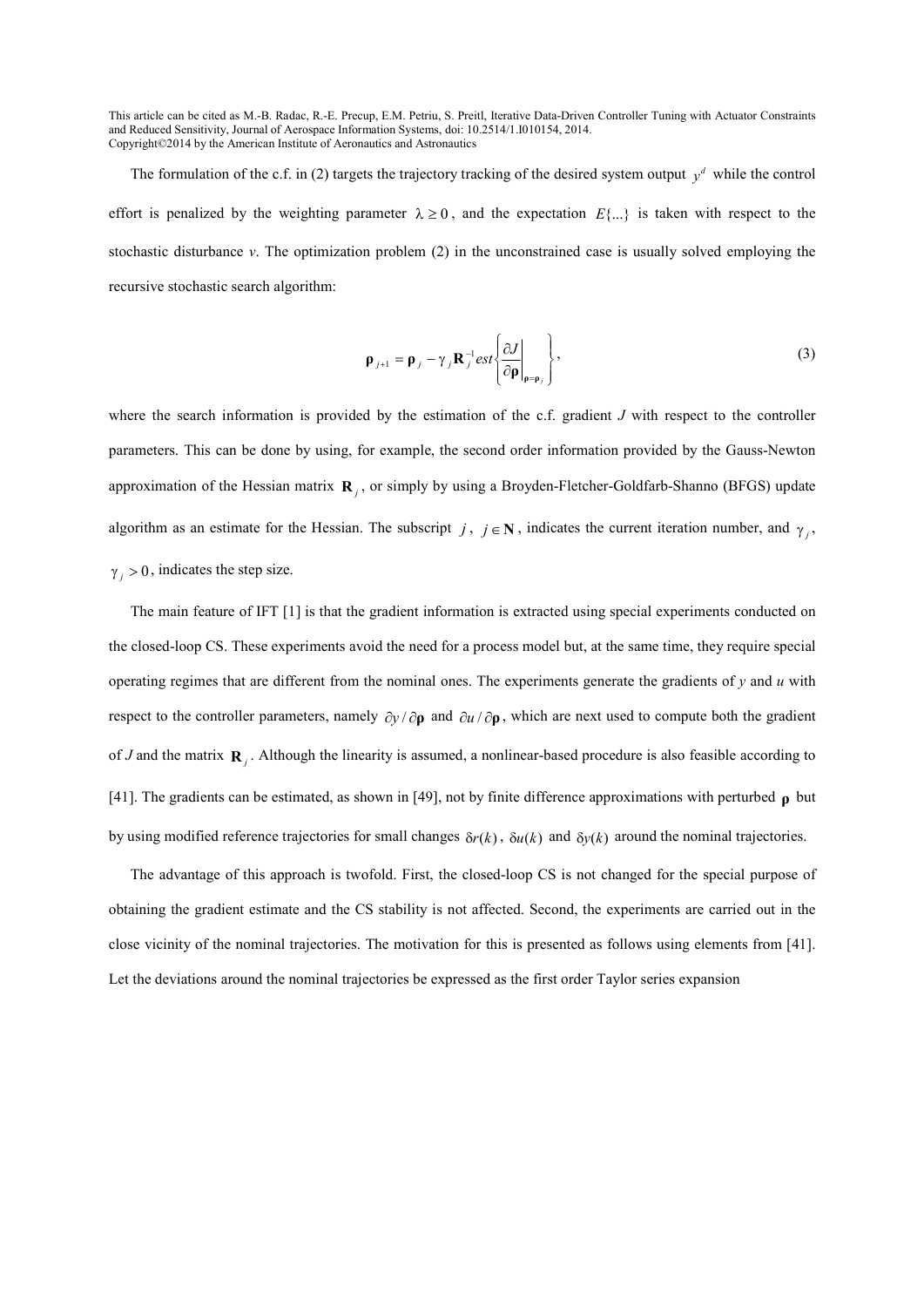$$
u(k) = u_n(k) + \sum_{i=1}^{n_{u_2}} \frac{\partial C}{\partial u(k-i)}\Big|_{\{r_n(k), u_n(k), y_n(k), \rho\}} \delta u(k-i) + \sum_{i=0}^{n_{v_2}} \frac{\partial C}{\partial y(k-i)}\Big|_{\{r_n(k), u_n(k), y_n(k), \rho\}} \delta y(k-i) + \sum_{i=0}^{n_{e}} \frac{\partial C}{\partial r(k-i)}\Big|_{\{r_n(k), u_n(k), y_n(k), \rho\}} \delta y(k-i) + \sum_{i=1}^{n_{e}} \frac{\partial C}{\partial r(k-i)}\Big|_{\{r_n(k), u_n(k), y_n(k), \rho\}} \delta \rho_j + h.o.t.,
$$
\n
$$
y(k) = y_n(k) + \sum_{i=1}^{n_{u_1}} \frac{\partial P}{\partial u(k-i)}\Big|_{\{r_n(k), u_n(k), y_n(k)\}} \delta u(k-i) + \sum_{i=0}^{n_{v_1}} \frac{\partial P}{\partial y(k-i)}\Big|_{\{r_n(k), u_n(k), y_n(k)\}} \delta y(k-i) + h.o.t.
$$
\n(4)

It is assumed that a change in  $\{u_n(k)\}$  is generated around the nominal trajectories  $\{r_n(k), u_n(k), y_n(k)\}$ ,  $k = 0...N$ , first by modifying only the controller parameter  $\rho_h$ ,  $h = 1...n_\rho$ , and then by changing the nominal reference trajectory  $\{r_n(k)\}\$ . If there exists a reference input change  $\{\delta r(k)\}\$  that generates the same amount of change in  $\{u_n(k)\}\$ , then the same amount of change in  $\{y_n(k)\}\$  occurs, namely  $\{\delta y(k)\}\$ . The higher order terms referred to as *h.o.t.* in (4) are considered negligible. Imposing the equality to the last two terms in the expression of  $u(k)$  in (4) leads to

$$
\left.\frac{\partial C}{\partial \rho_h}\right|_{\{r_n(k), u_n(k), y_n(k), \mathbf{p}\}} \delta \rho_h = \sum_{i=0}^{n_r} \left.\frac{\partial C}{\partial r(k-i)}\right|_{\{r_n(k), u_n(k), y_n(k), \mathbf{p}\}} \delta r(k-i),\tag{5}
$$

from which the sequence  $\{\delta r(k)\}$  can be obtained. For a linear time invariant controller it follows that  $\delta r(k) = S(k)\delta\rho_h$ , where  $S(k)$  is a signal which depends on the nominal trajectories and on the nominal controller parameters [49].

These considerations suggest that conducting experiments with different perturbed reference inputs around the nominal trajectory leads to the same effect in the change of  $\{u_n(k)\}$  and  $\{y_n(k)\}$  as when a single controller parameter is modified. The gradients of  $u(k)$  and  $y(k)$  with respect to the change in  $\rho$  can then be estimated as shown in [41] and [49].

While this paper considers only the case of linear controllers, an extension to nonlinear controllers is also possible. We focus on the linear controllers because many CSs actually use the well understood PI or PID controllers for a large variety of applications [50]–[53].

Two issues have been addressed in the literature: (i) the number of gradient experiments, which can be prohibitive when number of parameters is increasing [41], [54], and (ii) the constrained approach [55], [56]. This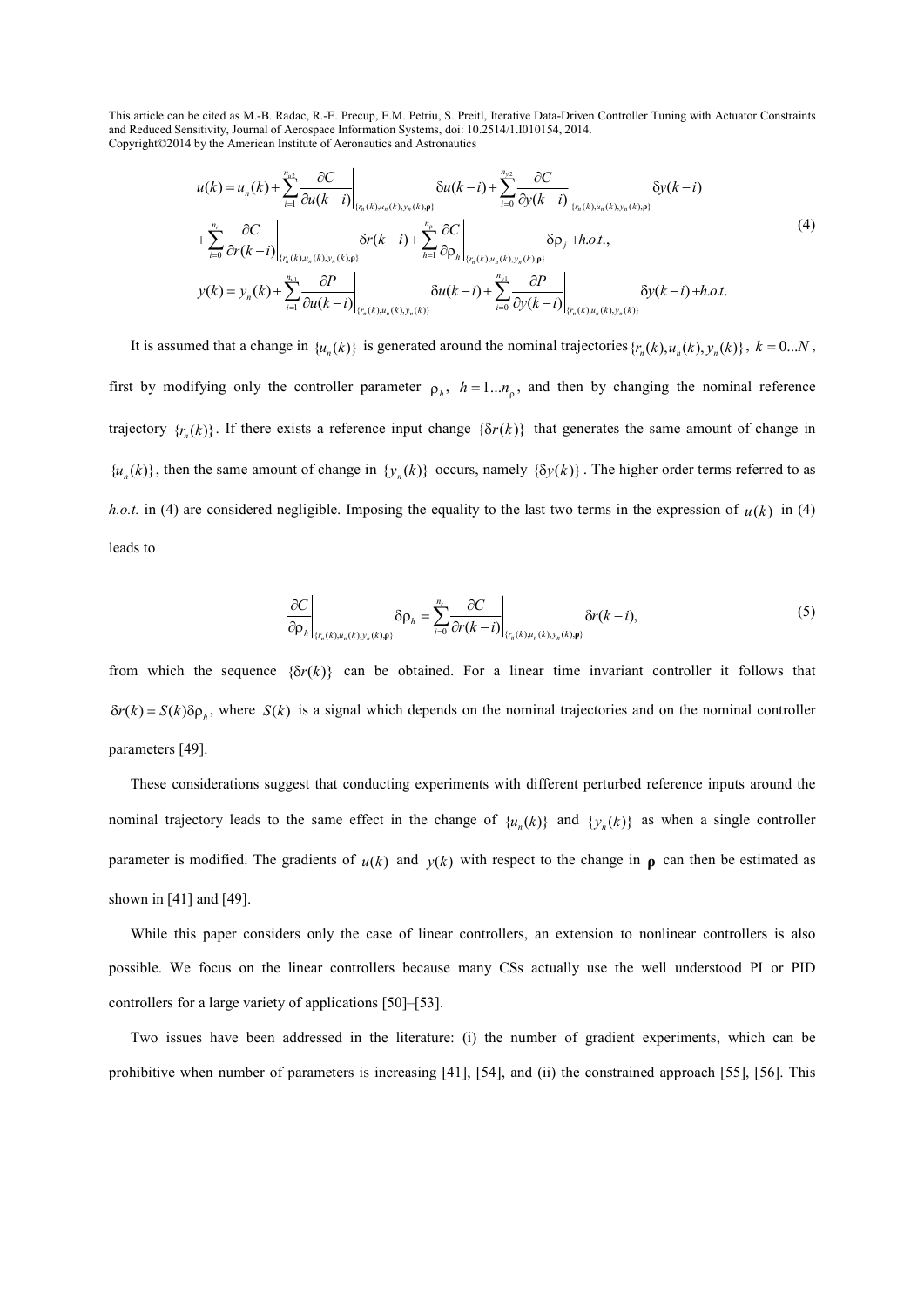paper will show that the nonlinear tuning accounting for operational constraints gives good results, and it is also efficient as it requires a relatively small number of iterations and experiments.

# **III.** Data-driven Estimation of Gradients Using Neural Networks

#### A. Gradient Estimation Using Neural Networks

Artificial NNs, which are well known universal approximators for dynamic systems, [41], [57], are well suited for gradient estimation. Each time the gradient information is needed, the nonlinear reference input/process output (  $r/y$ ) map and the nonlinear reference input/control signal ( $r/u$ ) map can be both identified using data collected during a normal experiment in which the c.f. is evaluated. Let these two maps *r* / *y* and *r* / *u* be

$$
y(k) = M_{ry}(y(k-1), \dots y(k-n_y), r(k-1), \dots r(k-n_{ry}))
$$
\n(6)

and

$$
u(k) = M_{ru}(u(k-1),...u(k-n_u),r(k-1),...r(k-n_{ru})),
$$
\n(7)

respectively.

The variables  $\partial y / \partial \rho_h$  and  $\partial u / \partial \rho_h$  can be estimated by finite difference approximations as

$$
\frac{\partial \hat{y}(k)}{\partial \rho_h} = \frac{\overline{y}(k, r_n + \mu_h \delta r_h) - \overline{y}(k, r_n)}{\mu_h \delta \rho_h},
$$
  
\n
$$
\frac{\partial \hat{u}(k)}{\partial \rho_h} = \frac{\overline{u}(k, r_n + \mu_h \delta r_h) - \overline{u}(k, r_n)}{\mu_h \delta \rho_h}, h = 1...n_p, k = 0...N,
$$
\n(8)

where  $\delta \rho_h = 1$  is considered, and the numerators are equivalent to carrying out two simulations, namely one with the nominal controller parameter vector  $\rho$  and another one with the  $h^{th}$  controller parameter perturbed with  $\mu_h \delta \rho_h$ . The scalars  $\mu_h$  are chosen to account for only small changes around the nominal reference input trajectory  $\{r_n(k)\}$ where the analysis holds. The perturbed trajectories with respect to  $\{r_n(k)\}$  are calculated using (4) and (5). The variables  $\bar{v}$  and  $\bar{u}$  are obtained by filtering the nominal and the perturbed reference trajectories through the nonlinear functions  $M_{ry}$  and  $M_{ru}$ , respectively.

Equations (6) to (8) indicate that the gradients with respect to the controller parameters changes are obtained by changing the reference trajectory. This approach is applicable to both linear and nonlinear systems. The closed-loop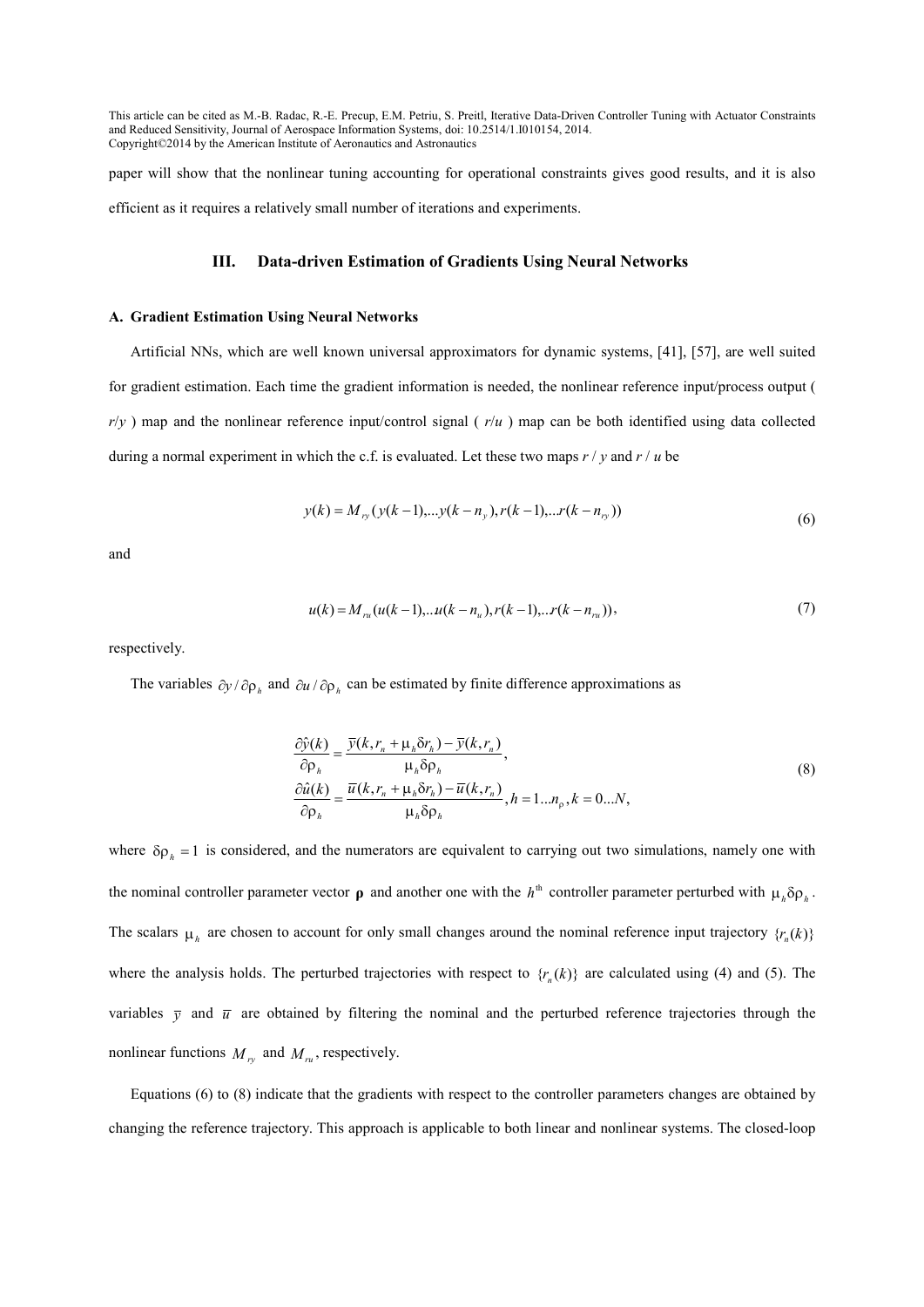operation of the CS is also an advantage. It should be mentioned that if estimation error terms, such as the bias, occur in the identified models, they are canceled by the difference operation in (8).

This approach offers three notable advantages. First, as the simulation with a perturbed reference is conducted in the vicinity of the nominal trajectory for which the NN is trained, this allows using simple NN architectures with few neurons. While the resulting models will only be valid near the nominal trajectories, and not in a wide operating range, they will nevertheless help reducing the time needed for the experiment. Second, the numerical differentiation issues that occur in noisy environments will be mitigated because the obtained trajectories are not affected by the noisy data involved in NN training. Third, the closed-loop system has a typical low-pass filter behavior that also simplifies the identification.

#### **B.** Neural Network Gradient Estimation Using Iterative Learning Control

We are using a simple feed-forward NN architecture consisting of one hidden layer with hyperbolic tangent activation functions and a single output layer neuron with a linear activation function. The corresponding inputoutput map of this NN is

$$
\hat{y}(k+1) = \mathbf{W}^{T}(k)\sigma(\mathbf{V}(k), \mathbf{x}(k)),
$$
\n(9)

where  $\mathbf{W}^T = \begin{bmatrix} w_0 & w_1 & \dots & w_H \end{bmatrix} \in \mathbf{R}^{H+1}$  is the vector of the output layer weights,  $\sigma^T = [1 \quad \sigma_1(\mathbf{V}_1^T \mathbf{x}) \quad \dots \quad \sigma_H(\mathbf{V}_H^T \mathbf{x})]$  is the vector of the hidden layer neurons outputs having hyperbolic activation tangent activation functions  $\sigma_m(x) = \tanh(x)$ ,  $m = 1...H$ , and the superscript *T* indicates the matrix transposition. The first term in  $\sigma$  corresponds to the bias of the output neuron. Each hidden layer neuron is parameterized by its vector of weights  $(\mathbf{V}^m)^T = [\mathbf{v}_m^0 \quad \mathbf{v}_m^1 \quad \dots \quad \mathbf{v}_m^m] \in \mathbf{R}^{m+1}$ ,  $m = 1...H$ , which multiplies the input vector  $\mathbf{x}^T = [x_0 \quad x_1 \quad \dots \quad x_m]$ . Each vector  $\mathbf{V}^m$  includes the weight  $v_m^0$  of the bias of  $m^{\text{th}}$  neuron. Here  $nu+1$  is the number of inputs to the network, and *H* is the number of hidden layer neurons. The time domain index is  $k = 0...N$ .

This NN is further treated as an iterative multiple-input and multiple-output (MIMO) nonlinear dynamic system:

$$
\mathbf{W}_{j+1} = \mathbf{W}_{j} + \mathbf{u}_{j}^{w},
$$
\n
$$
\mathbf{V}_{j+1}^{i} = \mathbf{V}_{j}^{i} + \mathbf{u}_{j}^{v^{i}}, i = 1...H,
$$
\n
$$
\mathbf{Y}_{j}(k+1) = \mathbf{W}_{j}^{T} \boldsymbol{\sigma}(\mathbf{V}_{j}^{i}, \mathbf{x}(k)), k = 0...N,
$$
\n(10)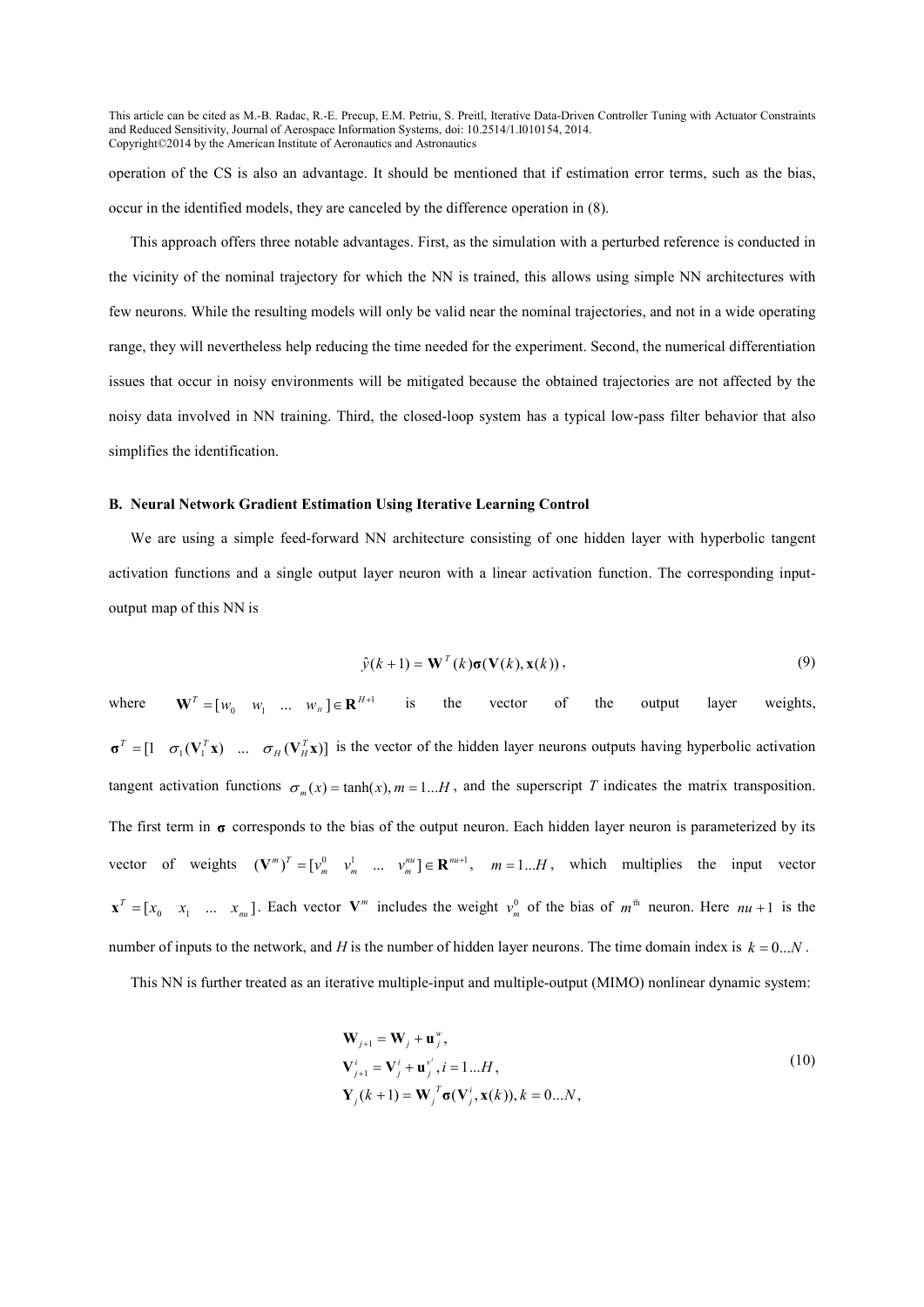where

$$
\mathbf{u}_{j}^{w} = [u_{j}^{w0} \dots u_{j}^{wH}]^{T} \in \mathbf{R}^{H+1},
$$
\n
$$
\mathbf{u}_{j}^{v^{i}} = [u_{j}^{v^{i0}} \dots u_{j}^{wH}]^{T} \in \mathbf{R}^{m+1},
$$
\n
$$
\mathbf{Y}_{j} = [y_{j}(1) \dots y_{j}(N+1)]^{T} \in \mathbf{R}^{N+1},
$$
\n
$$
\mathbf{X}_{j} = [\mathbf{x}_{j}^{T}(0) \dots \mathbf{x}_{j}^{T}(N)]^{T} \in \mathbf{R}^{(N+1)(m+1)},
$$
\n(11)

where *j* is the iteration index,  $\mathbf{u}^{\text{w}}_j$ ,  $\mathbf{u}^{\text{v}'}_j$  are the input vectors, and the previously defined weight vectors  $\mathbf{W}_j$ ,  $\mathbf{V}^i_j$  are considered as the state vectors of the dynamic system. The  $X_j$  vector can be regarded as a time-series disturbance which is the same at each iteration, but it can be also regarded as a time-varying parameter vector of the nonlinear system (10). The vector  $\mathbf{Y}_j$  is the output of the nonlinear dynamic system (10).

An ILC-based supervised learning (training) algorithm is further used to minimize the tracking error  $\mathbf{E}_j = \mathbf{Y}_j - \mathbf{Y}_d$  between the actual NN output and a desired output  $\mathbf{Y}_d = [y_d(1) \dots y_d(N+1)]^T \in \mathbf{R}^{N+1}$ , where  $y_d(1)... y_d(N + 1)$  are the desired process outputs at the time moments  $1...N + 1$ . The input at each iteration can be derived in the framework of norm-optimal ILC as the solution to the optimization problem

$$
(\mathbf{u}_{j}^{w^{*}}, \mathbf{u}_{j}^{v^{*}}) = \arg \min_{\mathbf{u}_{j}^{w}, \mathbf{u}_{j}^{v^{*}}} \left\| \mathbf{E}_{j+1}^{T} \mathbf{R} \mathbf{E}_{j+1} + \mathbf{U}_{j}^{T} \mathbf{Q} \mathbf{U}_{j} \right\|_{2}^{2},
$$
\n(12)

where  $\mathbf{U}_j = [(\mathbf{u}_j^w)^T \quad (\mathbf{u}_j^v)^T \quad \dots \quad (\mathbf{u}_j^v)^T]^T \in \mathbf{R}^{H+1+H(m+1)}$  $\mathbf{U}_i = [(\mathbf{u}_i^w)^T \quad (\mathbf{u}_i^v)^T \quad \dots \quad (\mathbf{u}_i^v)^T]^T \in \mathbf{R}^{H+1+H(nu+1)}$  is the stacked vector of inputs,  $\mathbf{R} = \mathbf{R}^T \succ 0$  and **Q** =  $Q^T$  ≻ 0 are symmetric positive definite diagonal matrices,  $E_{j+1} = Y_{j+1} - Y_d$  is the tracking error for the iteration  $j+1$ , and  $||\bullet||_2$  is the general notation for the Euclidean norm of the vector  $\bullet$ . The penalty **Q** on the vector  $U_j$  is used in order to prevent over-fitting.

A nonlinear least squares method is applied in order to obtain the analytical solution to the optimization problem (12). The linearization of  $y_{j+1}(k+1) = \mathbf{W}_{j+1}^T \sigma(\mathbf{V}_{j+1}^T, \mathbf{x}(k)), k = 0...N$ , is carried out around  $\mathbf{W}_j, \mathbf{V}_j^i$  for small variations of  $\mathbf{u}_{j}^{w}$ ,  $\mathbf{u}_{j}^{v'}$  by considering the output as a nonlinear function of the weight vectors  $y_{j+1}(k+1) = f(\mathbf{W}_{j+1}, \mathbf{V}_{j+1}^i, \mathbf{x}(k)), k = 0...N$ , and the input vector  $\mathbf{x}(k)$  as a parameter vector. The Taylor series expansion yields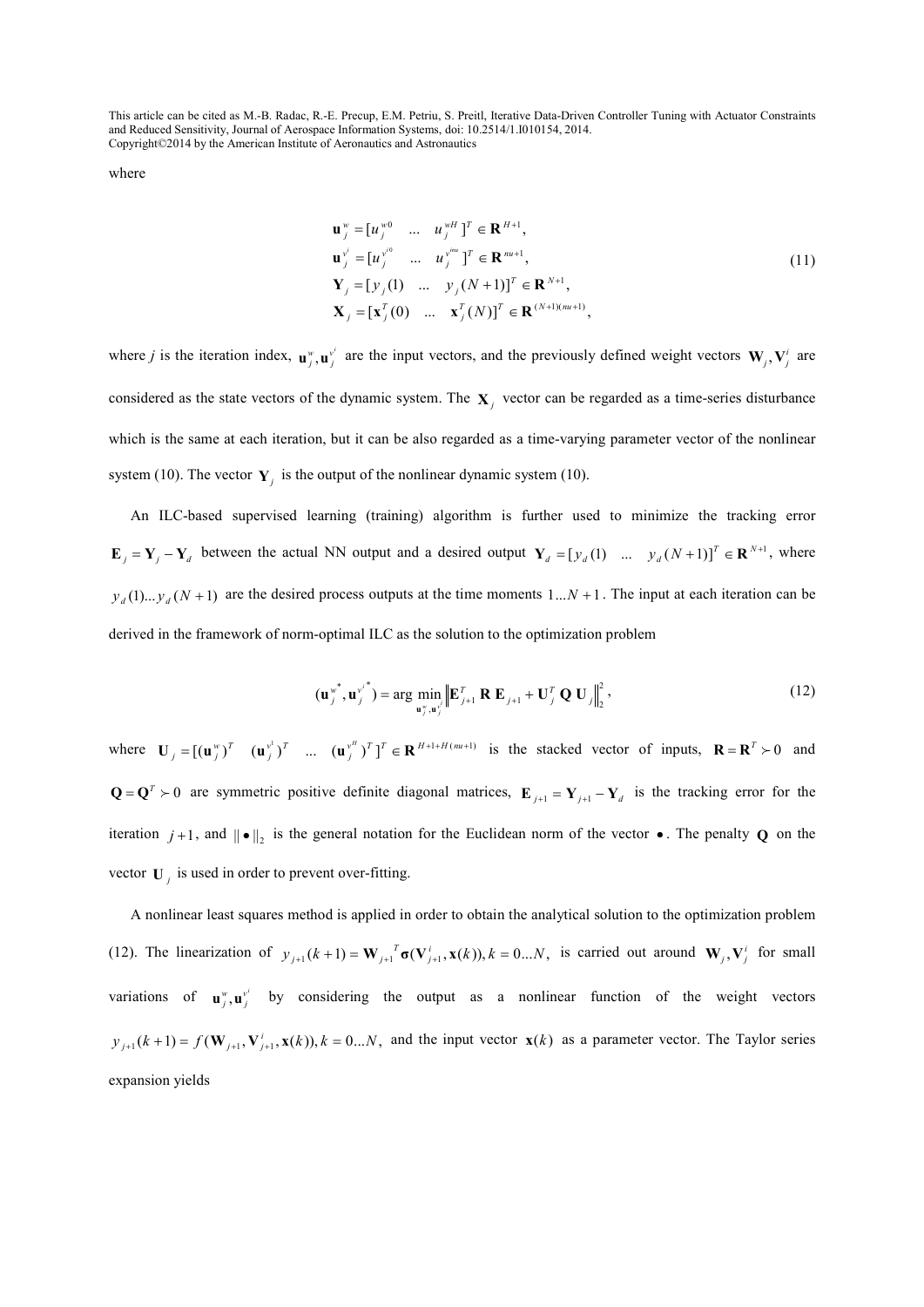$$
y_{j+1}(k+1) = \mathbf{W}_{j}^{T} \sigma(\mathbf{V}_{j}^{i}, \mathbf{x}(k)) + [1 - \tanh(\mathbf{V}_{j}^{T} \mathbf{x}(k)) \dots \tanh(\mathbf{V}_{j}^{H^{T}} \mathbf{x}(k))] \mathbf{u}_{j}^{w} + w_{j}^{1} \frac{4}{(e^{\mathbf{V}_{j}^{iT} \mathbf{x}(k)} + e^{-\mathbf{V}_{j}^{iT} \mathbf{x}(k)})^{2}} \mathbf{x}^{T}(k) \mathbf{u}_{j}^{v^{1}} + \dots + w_{j}^{H} \frac{4}{(e^{\mathbf{V}_{j}^{H^{T}} \mathbf{x}(k)} + e^{-\mathbf{V}_{j}^{H^{T}} \mathbf{x}(k)})^{2}} \mathbf{x}^{T}(k) \mathbf{u}_{j}^{v^{H}} + h.o.t.
$$
\n(13)

Neglecting the higher order terms in (13) we obtain:

$$
y_{j+1}(k+1) = y_j(k+1) + \sigma_j^T(\mathbf{x}(k))\mathbf{u}_j^w + w_j^1 g_1(k) \mathbf{x}^T(k) \mathbf{u}_j^{v^1} + \dots + w_j^H g_H(k) \mathbf{x}^T(k) \mathbf{u}_j^{v^H}.
$$
 (14)

where 
$$
y_j(k+1) = \mathbf{W}_j^T \sigma(\mathbf{V}_j^i, \mathbf{x}(k))
$$
,  $g_i(k) = 4/(e^{\mathbf{V}_j^T \mathbf{x}(k)} + e^{-\mathbf{V}_j^T \mathbf{x}(k)})^2$ , and

 $J_j^{H^T}$ **x** $(k)$ )]<sup>*T*</sup> *T*  $\sigma_j(k) = \begin{bmatrix} 1 & \tanh(\mathbf{V}_j^{1'}\mathbf{x}(k)) & \dots & \tanh(\mathbf{V}_j^{H'}\mathbf{x}(k)) \end{bmatrix}^T$ .

Stacking the  $N + 1$  outputs over the time argument *k* we then obtain

$$
\mathbf{Y}_{j+1} = \mathbf{Y}_{j} + \mathbf{\Psi}_{j} \mathbf{U}_{j}, \mathbf{\Psi}_{j} \in \mathbf{R}^{(N+1)\times(H+1+H(m+1))},
$$
\n
$$
\mathbf{\Psi}_{j} = \begin{bmatrix}\n\mathbf{\sigma}_{j}^{T}(\mathbf{x}(0)) & w_{j}^{1}\mathbf{g}_{1}(0)\mathbf{x}^{T}(0) & \dots & w_{j}^{H}\mathbf{g}_{H}(0)\mathbf{x}^{T}(0) \\
\mathbf{\sigma}_{j}^{T}(\mathbf{x}(1)) & w_{j}^{1}\mathbf{g}_{1}(1)\mathbf{x}^{T}(1) & \dots & w_{j}^{H}\mathbf{g}_{H}(1)\mathbf{x}^{T}(1) \\
\vdots & \vdots & \vdots & \vdots \\
\mathbf{\sigma}_{j}^{T}(\mathbf{x}(N)) & w_{j}^{1}\mathbf{g}_{1}(N)\mathbf{x}^{T}(N) & \dots & w_{j}^{H}\mathbf{g}_{H}(N)\mathbf{x}^{T}(N)\n\end{bmatrix}.
$$
\n(15)

As  $\mathbf{E}_{j+1} = \mathbf{Y}_{j+1} - \mathbf{Y}_d = \mathbf{Y}_j + \Psi_j \mathbf{U}_j - \mathbf{Y}_d = \mathbf{E}_j + \Psi_j \mathbf{U}_j$ , the quadratic optimization problem (12) can be rewritten

as

$$
\mathbf{U}_{j}^{*} = \arg \min_{\mathbf{U}_{j}} \left\| \mathbf{U}_{j}^{T} \mathbf{X} \mathbf{U}_{j} + 2 \mathbf{Z} \mathbf{U}_{j} + \mathbf{E}_{j}^{T} \mathbf{R} \mathbf{E}_{j} \right\|_{2}^{2},
$$
\n
$$
\mathbf{X} = \mathbf{\Psi}_{j}^{T} \mathbf{R} \mathbf{\Psi}_{j} + \mathbf{Q}, \mathbf{Z} = \mathbf{E}_{j}^{T} \mathbf{R} \mathbf{\Psi}_{j}.
$$
\n(16)

Using the matrix derivative with respect to vectors and noting that **X** is symmetric due to the fact that **R** and **Q** are symmetric, we obtain the analytic solution of the optimization problem (16):

$$
\mathbf{U}_{j}^{*} = -(\mathbf{X}^{T})^{-1}\mathbf{Z}^{T} = -(\mathbf{\Psi}_{j}^{T}\mathbf{R}\mathbf{\Psi}_{j} + \mathbf{Q})^{-1}\mathbf{\Psi}_{j}^{T}\mathbf{R}\mathbf{E}_{j} = -\mathbf{K}_{j}\mathbf{E}_{j}.
$$
 (17)

The optimal vector  $U_j^*$  contains the increments of the NN weights. Using the notation  $\int_j^{T}$ <sup>*T*</sup>  $\mathbf{K}^{v^T}_{j}$  **K**  $v^{\mathsf{T}}_{j}$  $\mathbf{K}_{j} = [\mathbf{K}_{j}^{w^{T}} \quad \mathbf{K}_{j}^{v^{T}} \quad \dots \quad \mathbf{K}_{j}^{w^{H}}]^T$ , where  $\mathbf{K}_{j}^{w} \in \mathbf{R}^{(H+1)\times(N+1)}$ ,  $\mathbf{K}_{j}^{v^{i}} \in \mathbf{R}^{(m+1)\times(N+1)}$  $\mathbf{K}_{i}^{w} \in \mathbf{R}^{(H+1)\times(N+1)}, \mathbf{K}_{i}^{v^{i}} \in \mathbf{R}^{(mu+1)\times(N+1)}$ , and the optimal inputs taken from (12), the first two equations in (10) could be written as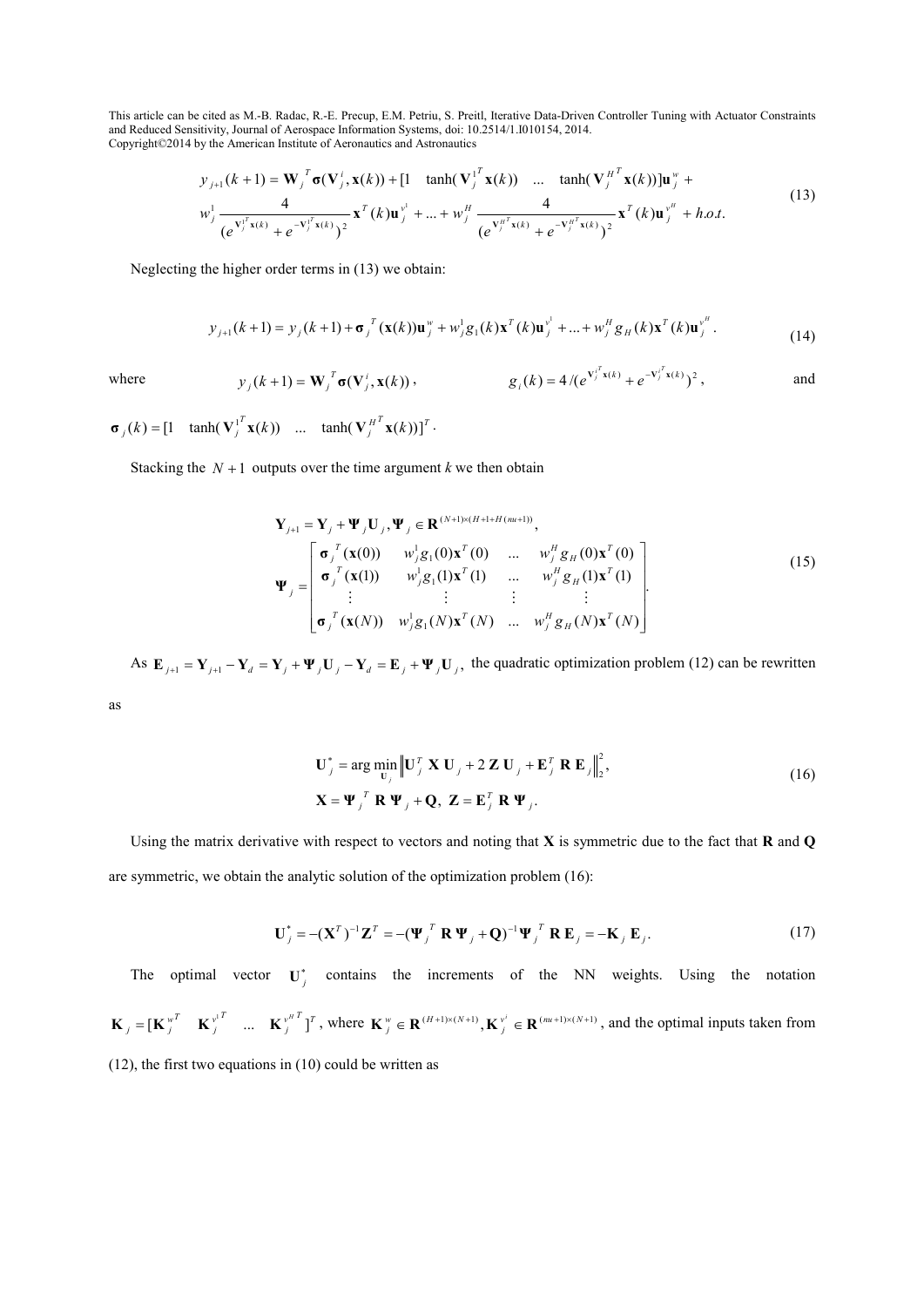$$
\mathbf{W}_{j+1} = \mathbf{W}_j - \mathbf{K}_j^{\mathrm{w}} \mathbf{E}_j,
$$
  
\n
$$
\mathbf{V}_{j+1}^i = \mathbf{V}_j^i - \mathbf{K}_j^{\mathrm{w}} \mathbf{E}_j.
$$
\n(18)

The iterative weight adjustment equations (18) are of ILC type [58], and they depend on the error at the current iteration. The norm-optimal ILC formulation is more general since the c.f. also incorporates the penalty on the weights, and it allows for a degree of freedom in the learning.

#### **C. Generating Second Order Gradient Information**

Obtaining the first order gradient information by introducing perturbances in the reference trajectory is valid only for small deviations around the nominal trajectory. Hence, the first order gradient information is accurate only for small amplitude deviations of the controller parameters around the nominal ones.

This idea can be further extended to obtain the second order gradient information. Let  $f: \mathbf{R} \to \mathbf{R}$  be a smooth function of real scalar argument ρ . Assume that a first order model obtained by Taylor series expansion is used to describe the behavior of *f* in the vicinity of  $\rho^*$ :

$$
f(\rho^* + \Delta \rho^1) \approx f(\rho^*) + f'(\rho^*) \cdot \delta \rho^1,
$$
  
\n
$$
\delta \rho^1 = \rho - \rho^*.
$$
\n(19)

The gradient of *f* with respect to  $\rho$  can be accurately estimated at  $\rho = \rho^*$  for small deviations  $\delta \rho^1$ 

$$
\left. \frac{d\hat{f}}{d\rho} \right|_{\rho = \rho^*} = \hat{f}'(\rho^*) \approx \frac{f(\rho) - f(\rho^*)}{\delta \rho^1}.
$$
\n(20)

However, for a larger deviation  $\delta \rho^2 > \delta \rho^1$  around the nominal argument, the value  $f(\rho = \rho^* + \delta \rho^2)$  cannot be accurately represented by the first order model, requiring the use of a second order model obtained from the Taylor series expansion

$$
f(\rho = \rho^* + \delta \rho^2) \approx f(\rho^*) + \hat{f}'(\rho^*) \cdot \delta \rho^2 + \frac{1}{2} f''(\rho^*) (\delta \rho^2)^2.
$$
 (21)

This will lead to the following estimate of the second order derivative of *f* with respect to  $\rho$ , at  $\rho = \rho^*$ :

$$
\left. \frac{d^2 \hat{f}}{d\rho^2} \right|_{\rho = \rho^*} = \hat{f}''(\rho^*) \approx 2 \frac{f(\rho) - f(\rho^*) - \hat{f}'(\rho^*) \cdot \delta \rho^2}{(\delta \rho^2)^2}.
$$
\n(22)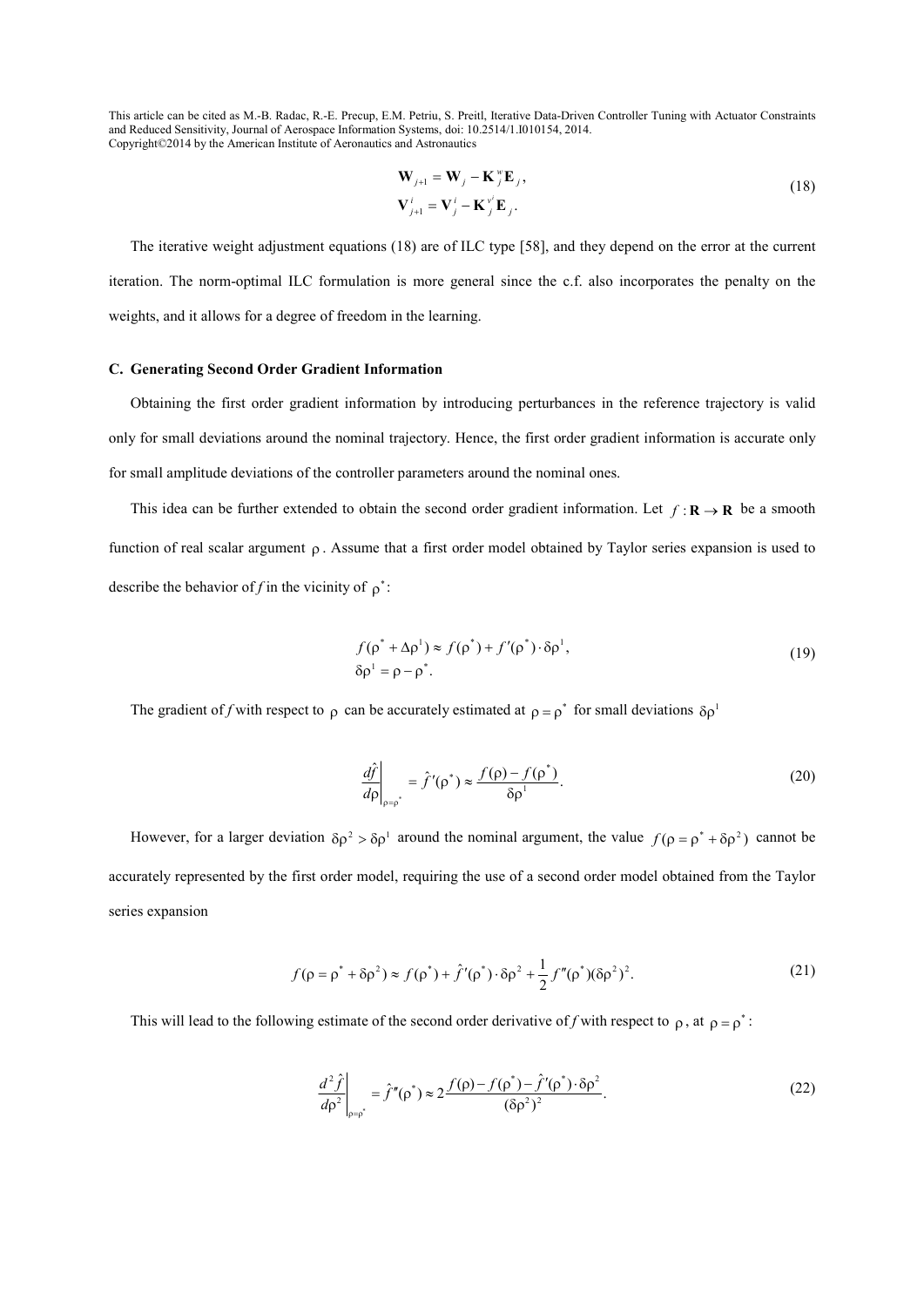This will be further used to estimate the second order gradients of  $y(k)$  and  $u(k)$ .

In the first step, for each controller parameter  $\rho_h$  we will calculate, using (5), the { $\delta r(k)$ } deviation from the nominal reference trajectory corresponding to a perturbance amplitude  $\mu_h \delta \rho_h$ . The scaling factor  $\mu_h$  is used to ensure small amplitude deviation of the reference trajectory. This will allow to estimate the gradients of the controlled output and of the control signal with respect to any controller parameter, as indicated in (8).

In the second step, we will consider the second order model as a more accurate representation of the controlled output's deviation around the nominal trajectory:

$$
y(k, \mathbf{p} + \delta \mathbf{p}) \approx y_n(k, \mathbf{p}) + \sum_{h=1}^{n_p} \frac{\partial \hat{y}(k, \mathbf{p})}{\partial \rho_h} \delta \rho_h + \frac{1}{2} \sum_{h=1}^{n_p} \frac{\partial^2 y(k, \mathbf{p})}{\partial \rho_h^2} (\delta \rho_h)^2 + \sum_{i,j=1}^{n_p} \frac{\partial^2 y(k, \mathbf{p})}{\partial \rho_i \partial \rho_j} \delta \rho_i \delta \rho_j,
$$
  
\n
$$
u(k, \mathbf{p} + \delta \mathbf{p}) \approx u_n(k, \mathbf{p}) + \sum_{h=1}^{n_p} \frac{\partial \hat{u}(k, \mathbf{p})}{\partial \rho_h} \delta \rho_h + \frac{1}{2} \sum_{h=1}^{n_p} \frac{\partial^2 u(k, \mathbf{p})}{\partial \rho_h^2} (\delta \rho_h)^2 + \sum_{i,j=1}^{n_p} \frac{\partial^2 u(k, \mathbf{p})}{\partial \rho_i \partial \rho_j} \delta \rho_i \delta \rho_j,
$$
\n(23)

where  $y(k, \rho + \delta \rho)$  and  $u(k, \rho + \delta \rho)$  are obtained experimentally with a nominal reference input affected by a deviation  $\{\delta r_h(k)\}\$ , and the  $\partial \hat{y}/\partial \rho_h$ ,  $\partial \hat{u}/\partial \rho_h$ ,  $h = 1...n_p$  estimates are computed according to (8). Let us assume at this step that  $\{\delta r_h(k)\}\$ is obtained from (5) for a certain  $\mu_h \delta \rho_h$  and that all the other deviations  $\delta \rho_i, i = 1...n_p, i \neq h$ are null. For a scaled amplitude deviation { $\epsilon \cdot \delta r_h(k)$ } with  $\epsilon > 1$  obtained from the deviation  $\epsilon \mu_h \delta \rho_h$ , the new perturbed trajectories corresponding to  $y(k, \rho + \delta \rho)$  and  $u(k, \rho + \delta \rho)$  can be recorded, and the estimates of 2 2 2  $\frac{\partial^2 y(k,\mathbf{p})}{\partial x^2}$ ,  $\frac{\partial^2 u(k,\mathbf{p})}{\partial x^2}$ *h*  $\mathfrak{C} \mathfrak{p}_h$  $y(k, \rho) \partial^2 u(k$ ∂ρ ∂ ∂ρ  $\frac{\partial^2 y(k, \mathbf{p})}{\partial \hat{z}^2 u(k, \mathbf{p})}$  can be obtained from (23).

In the third step, the deviations  $\{\delta r_{i,j}(k)\}$  are obtained from (5) for the deviations  $\epsilon \mu \delta \rho_i$  and  $\epsilon \mu \delta \rho_j$ ,  $i, j = 1..n_p, i \neq j$ . This is equivalent to simultaneously perturbing two parameters of the controller. The recorded quantities  $y(k, \mathbf{p} + \delta \mathbf{p})$  and  $u(k, \mathbf{p} + \delta \mathbf{p})$  obtained with the new reference perturbed by  $\{\delta r_{i,j}(k)\}\$  are then employed to estimate  $i^{\nu}$   $\mu$   $j^{\nu}$   $\mu$   $\mu$   $\mu$   $\mu$  $\hat{y}(k,\mathbf{p}) \partial^2 \hat{u}(k)$ ∂ρ ∂ρ ∂ ∂ρ ∂ρ  $\frac{\partial^2 \hat{y}(k,\mathbf{p})}{\partial \hat{y}(k,\mathbf{p})}$  from (23) for the already known first order information obtained in the previous

step.

The NN-based identification allows us to reduce the number of experiments needed in this approach. Second order gradient information estimates can conveniently be obtained via simulation using the closed-loop identified models. This second order gradient information is useful for the calculation of the Hessian matrix  $\mathbf{R}_j$  used in the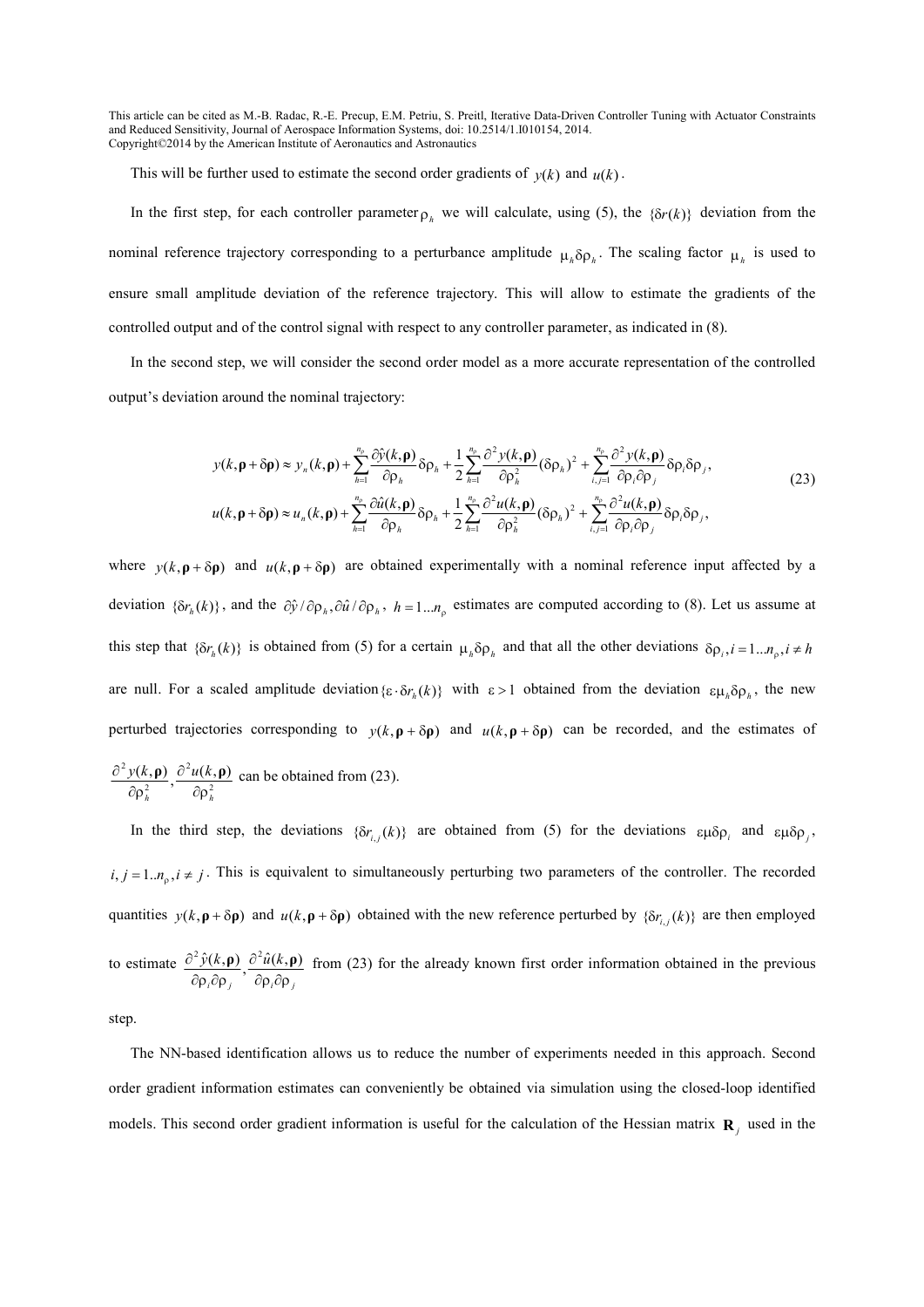search algorithm (3), and in the introduction of the sensitivity functions of controlled output and control signal with respect to the controller parameters in the initial c.f. as it will be shown in the next section.

### **D. Model-Free Controller Tuning for Reduced Sensitivity with Respect to Controller Parameters**

The model-based optimization defined in [59] aims to minimize performance indices of the CS's integral squared error and the sensitivity model.

We will consider the generalized c.f.

$$
J(\mathbf{\rho}) = \frac{1}{2N} E \{ \sum_{k=1}^{N} [e^2(k, \mathbf{\rho}) + \left[ \frac{\partial y(k, \mathbf{\rho})}{\partial \mathbf{\rho}} \right]^T \mathbf{\Gamma}_y \left[ \frac{\partial y(k, \mathbf{\rho})}{\partial \mathbf{\rho}} \right] + \left[ \frac{\partial u(k, \mathbf{\rho})}{\partial \mathbf{\rho}} \right]^T \mathbf{\Gamma}_u \left[ \frac{\partial u(k, \mathbf{\rho})}{\partial \mathbf{\rho}} \right] \},
$$
(24)

where  $\Gamma_y = \Gamma_y^T \succ 0$  and  $\Gamma_u = \Gamma_u^T \succ 0$  are diagonal positive definite matrices, and

$$
\left[\frac{\partial y(k,\mathbf{p})}{\partial \mathbf{p}}\right]^T = \left[\frac{\partial y(k,\mathbf{p})}{\partial \rho_1} \cdots \frac{\partial y(k,\mathbf{p})}{\partial \rho_{n_{\rho}}} \right]
$$
\n
$$
\left[\frac{\partial u(k,\mathbf{p})}{\partial \mathbf{p}}\right]^T = \left[\frac{\partial u(k,\mathbf{p})}{\partial \rho_1} \cdots \frac{\partial u(k,\mathbf{p})}{\partial \rho_{n_{\rho}}} \right]
$$
\n(25)

are the sensitivity functions of the controlled output and of the control signal with respect to the controller parameter vector **ρ** . Using sensitivity functions with respect to the controller parameters allows for a more cautious controller tuning strategy, which results in a more robust CS. While these sensitivity functions cannot be analytically formulated because the process model is unknown, they can be estimated as it will be further shown.

The c.f. (24) can be evaluated for the current iteration using the gradient estimation method. This model-free approach is different to that in the model-based paradigm where these sensitivity functions can be evaluated analytically using appropriate sensitivity models. The sensitivity models for the controller parameters at the current iteration are estimated using the parameters from the previous iteration. The c.f. gradient estimation with respect to **ρ** is

$$
\frac{\partial \hat{J}}{\partial \rho} = \frac{1}{N} \sum_{k=1}^{N} \left[ e(k, \rho) \frac{\partial \hat{y}(k, \rho)}{\partial \rho} + \left[ \frac{\partial^2 \hat{y}(k, \rho)}{\partial \rho^2} \right]^T \Gamma_y \left[ \frac{\partial \hat{y}(k, \rho)}{\partial \rho} \right] + \left[ \frac{\partial^2 \hat{u}(k, \rho)}{\partial \rho^2} \right]^T \Gamma_u \left[ \frac{\partial \hat{u}(k, \rho)}{\partial \rho} \right],\tag{26}
$$

where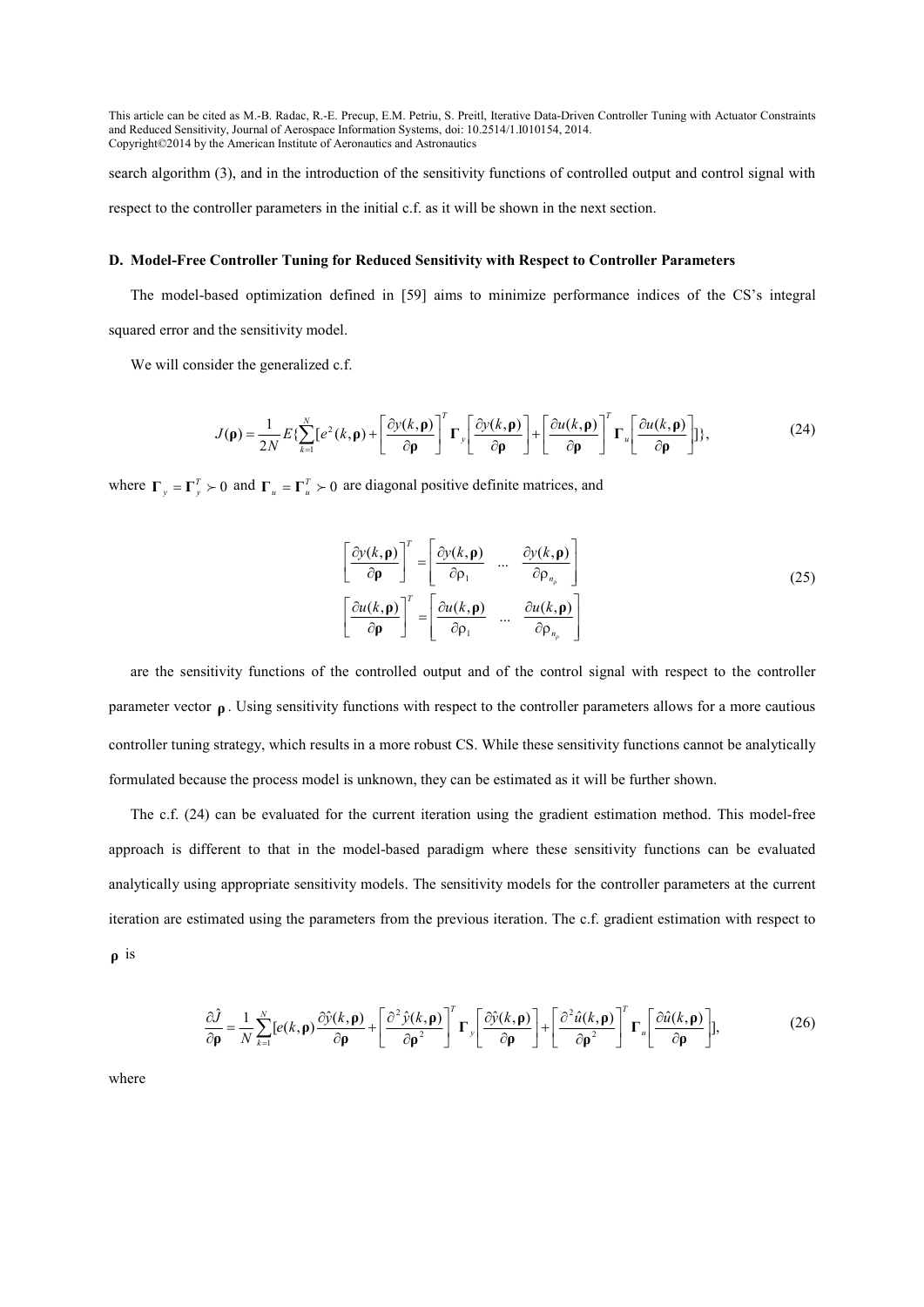$$
\left[\frac{\partial^2 \hat{y}(k,\mathbf{p})}{\partial \mathbf{p}^2}\right]^T = \left[\frac{\partial^2 \hat{y}(k,\mathbf{p})}{\partial \rho_i \partial \rho_j}\right]^T \in \mathbf{R}^{n_p \times n_p},
$$
\n
$$
\left[\frac{\partial^2 \hat{u}(k,\mathbf{p})}{\partial \mathbf{p}^2}\right]^T = \left[\frac{\partial^2 \hat{u}(k,\mathbf{p})}{\partial \rho_i \partial \rho_j}\right]^T \in \mathbf{R}^{n_p \times n_p}, \ i, j = 1...n_p.
$$
\n(27)

The first and the second order gradient information are estimated using the approach described in the previous sections. The minimization of the c.f. can be carried out by a search algorithm similar to (3). The degrees of freedom in the design influence the choice of the weighting matrices  $\Gamma$ <sub>*y*</sub> and  $\Gamma$ <sub>*u*</sub>. The gradient of the c.f. can be evaluated using the sensitivity functions with the controller parameters at the current iteration.

### **E. A Mechanism for Constrained Optimization Using Penalty Functions**

The optimization problem in the data-driven tuning context is defined as

$$
\rho^* = \arg \min_{\rho \in D_S} J(\rho),
$$
  
subject to  $\rho \in D_S = {\rho | u_{\min}(k) \le u(k, \rho) \le u_{\max}(k), \ \Delta u_{\min}(k) \le \Delta u(k, \rho) \le \Delta u_{\max}(k), \ k = 1...N},$  (28)

where the c.f. *J* can penalize, for example, the expected mean squared control error  $e^2(k, \mathbf{p}) = [r(k) - y(k, \mathbf{p})]^2$ , where *e* is the control error. There are many different discrete sum-type c.f.'s that can be selected for the optimal tuning of controllers.

The control signal can be penalized as well and, as shown in Section III.D, weighted sensitivity functions with respect to the controller parameters can be also added to the c.f.

The interior point barrier algorithm provides a solution for this type of problems in the deterministic case. As shown in [60] for inequality constraints concerning only the control signal saturation, the constrained optimization problem is transformed into an unconstrained optimization problem by using the penalty functions. The logarithmic barrier penalty function becomes unbounded as the constraints are closer to being violated, as always is the case in the stochastic framework. A solution to this problem is given in [60], where the quadratic penalty functions are used. We propose the following augmented c.f. which accounts for the inequality constraints with regard the control signal saturation and the control signal rate: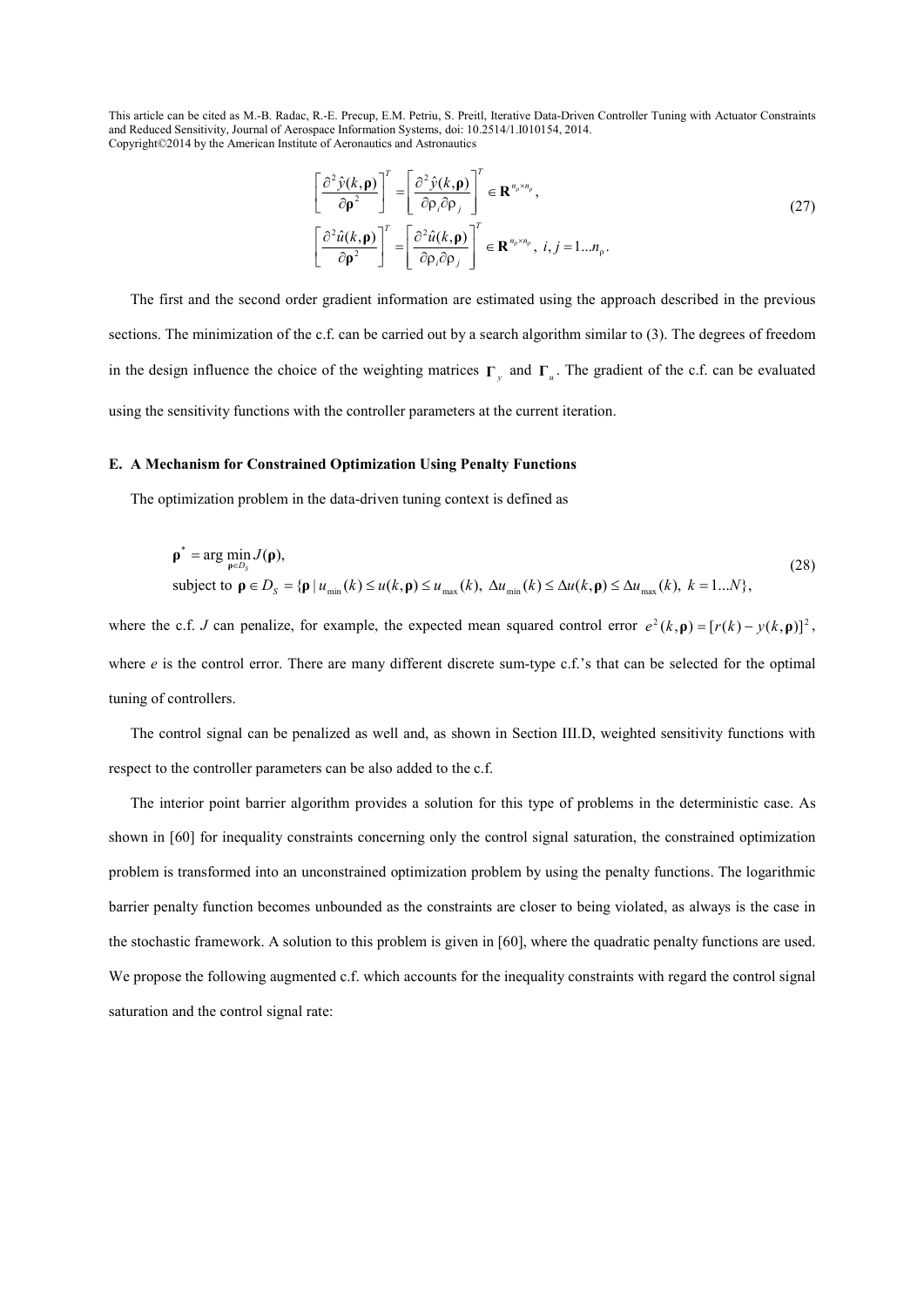$$
\widetilde{J}_{p_j}(\mathbf{p}) = J(\mathbf{p}) + p_j \phi(\mathbf{p}),
$$
\n
$$
\phi(\mathbf{p}) = \frac{1}{2} \sum_{m=1}^{c} [\max \{0, -q_m(\mathbf{p})\}]^2, \ c = 4N,
$$
\n
$$
\mathbf{q}(\mathbf{p}) = [q_1(\mathbf{p}) \quad \dots \quad q_m(\mathbf{p}) \quad \dots \quad q_c(\mathbf{p})]^T \in \mathbf{R}^c
$$
\n
$$
= [u_{\max}(1) - u(1, \mathbf{p}) \quad \dots \quad u_{\max}(N) - u(N, \mathbf{p}) \quad u(1, \mathbf{p}) - u_{\min}(1) \quad \dots \quad u(N, \mathbf{p}) - u_{\min}(N)
$$
\n
$$
u_{\max}(1) - \Delta u(1, \mathbf{p}) \quad \dots \quad \Delta u_{\max}(N) - \Delta u(N, \mathbf{p}) \quad \Delta u(1, \mathbf{p}) - \Delta u_{\min}(1) \quad \dots \quad \Delta u(N, \mathbf{p}) - \Delta u_{\min}(N)]^T \in \mathbf{R}^{4N},
$$
\n(29)

where the positive and strictly increasing sequence of penalty parameters  $\{p_j\}_{j\geq 0}$ ,  $p_j \to \infty$ , guarantees that the minimum of the sequence of augmented c.f.s  $\{\widetilde{J}_{p_j}(\mathbf{p})\}_{j\geq0}$  will converge to a solution to the constrained optimization problem (28), the subscript *m*,  $m = 1...c$ , is the constraint index,  $q_m(\mathbf{p}) > 0$  is the  $m^{\text{th}}$  constraint.

The optimization problem (29) is solved using a stochastic approximation algorithm which makes use of the experimentally obtained gradient of  $\widetilde{J}_{p_j}(\mathbf{\rho})$ .

The quadratic penalty function  $\phi(\rho)$  in (29) uses the maximum function which in this case is non-differentiable only at zero. Given that φ(**ρ**) is of a Lipschitz type and non-differentiable at a set of points of zero Lebesgue measure, the algorithm visits the zero-measure set with a probability zero when a normal noise distribution is assumed [60]. Therefore, using

$$
\frac{\partial[\max\{0, -q_m(\mathbf{p})\}]^2}{\partial \rho_h} = -2 \max\{0, -q_m(\mathbf{p})\} \frac{\partial q_m(\mathbf{p})}{\partial \rho_h},
$$
\n(30)

the gradient of  $\widetilde{J}_{p_j}(\mathbf{p})$  at the current iteration *j* with respect to the parameter  $\rho_h$  is

$$
\frac{\partial \widetilde{J}_{p_j}(\mathbf{\rho})}{\partial \rho_h} = \frac{\partial J(\mathbf{\rho})}{\partial \rho_h} - p_j \sum_{m=1}^c \{ \max \{ 0, -q_m(\mathbf{\rho}) \} \frac{\partial q_m(\mathbf{\rho})}{\partial \rho_h} \} \,. \tag{31}
$$

The first term in (31), corresponding to the gradient of the original c.f., requires knowing the gradient  $\partial y(k)/\partial \rho$ , and the second term in (31) requires the gradients of the control signal with respect to **ρ** and the gradient of the control signal rate with respect to **ρ** . All these variables can be estimated using the NN-based identification mechanism given in (8). The derivative of the control signal rate with respect to the parameter vector **ρ** is estimated using the finite differences approximation approach for the sampling period δ*t*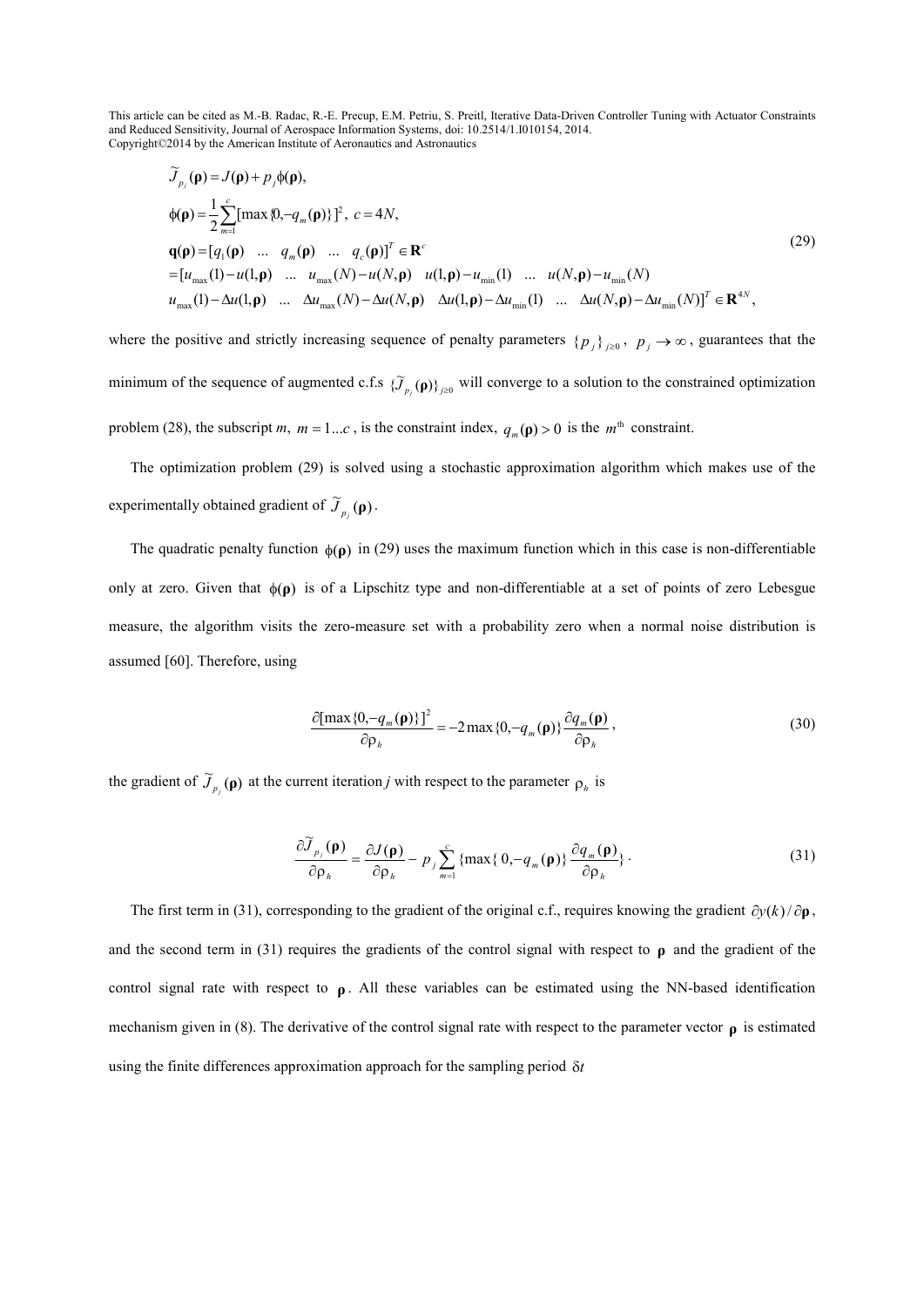$$
\frac{\partial \Delta \hat{u}(k)}{\partial \rho_h} = \frac{1}{\delta t} \left[ \frac{\partial \hat{u}(k)}{\partial \rho_h} - \frac{\partial \hat{u}(k-1)}{\partial \rho_h} \right], \ h = 1...n_\rho, \ k = 1...N. \tag{32}
$$

The nonlinearity in the penalty function induces gradient estimation errors, such as bias, and also changes the normal distribution of the measured constraints. Under linearity and Gaussian noise assumptions, the constraints  $q_m(\mathbf{p}) > 0$  are measured without any bias because the control signal is linearly affected by noise. While there is no problem if the quadratic penalty functions are dominated by 0 or by  $-q_m(\rho)$ , estimation errors will occur when the constraints are close to zero. The algorithm will work with a reasonable degree of accuracy even for small bias errors in the estimation.

As the constraints are weighted in the c.f. only when they are violated, our approach allows to initially use solutions that do not respect all the inequality constraints. In the long run, as the length of the sequence  $\{p_j\}_{j\geq 0}$ increases, the impact of gradient due to the violated constraints is decisive and the reference trajectory tracking objective is neglected in order to fulfill the constraints in the optimization problem. The measurement noise, which adds a persistent excitation to the signals, is useful for the NN-based identification.

### **IV. The IDDA Algorithm**

The proposed iterative data-driven algorithm (IDDA) consists of the following steps.

*Step S1.* Starting with an initial value of **ρ** , choose the upper and lower bounds for the control signal, the upper and lower bounds for the control signal rate and the desired control criterion, namely the c.f.  $J(\rho)$ . Choose the tolerances  $tol<sub>N</sub>$  for stopping the stochastic search algorithm. Set the iteration index for **ρ** and  $\{p_j\}_{j\geq0}$  to  $j=0$ . Choose the sequence  $\{p_j\}_{j\geq 0}$  and the initial step size  $\gamma_0$ .

*Step S2.* Conduct the normal experiment with the current  $\rho$  *j* for the nominal reference input. Evaluate the c.f.  $\widetilde{J}(\mathbf{\rho}_j)$  .

*Step S3.* Train the models  $M_{r_v}^j$  and  $M_{r_u}^j$  using the ILC approach. Calculate the perturbed reference trajectories  $\{\Delta r_h(k)\}\$  using (5) to be introduced in (8). Use the models  $M_{r_v}^j$  and  $M_{r_u}^j$  to estimate  $\partial \hat{y}(k)/\partial \mathbf{p}$ ,  $\partial \hat{u}(k)/\partial \mathbf{p}$  and  $\partial \Delta \hat{u}(k)/\partial \mathbf{p}$  using (8) and (32). Evaluate the gradient of the c.f. by means of (31).

*Step S4.* Calculate the next controller parameter vector  $\rho$ <sub>*i*+1</sub>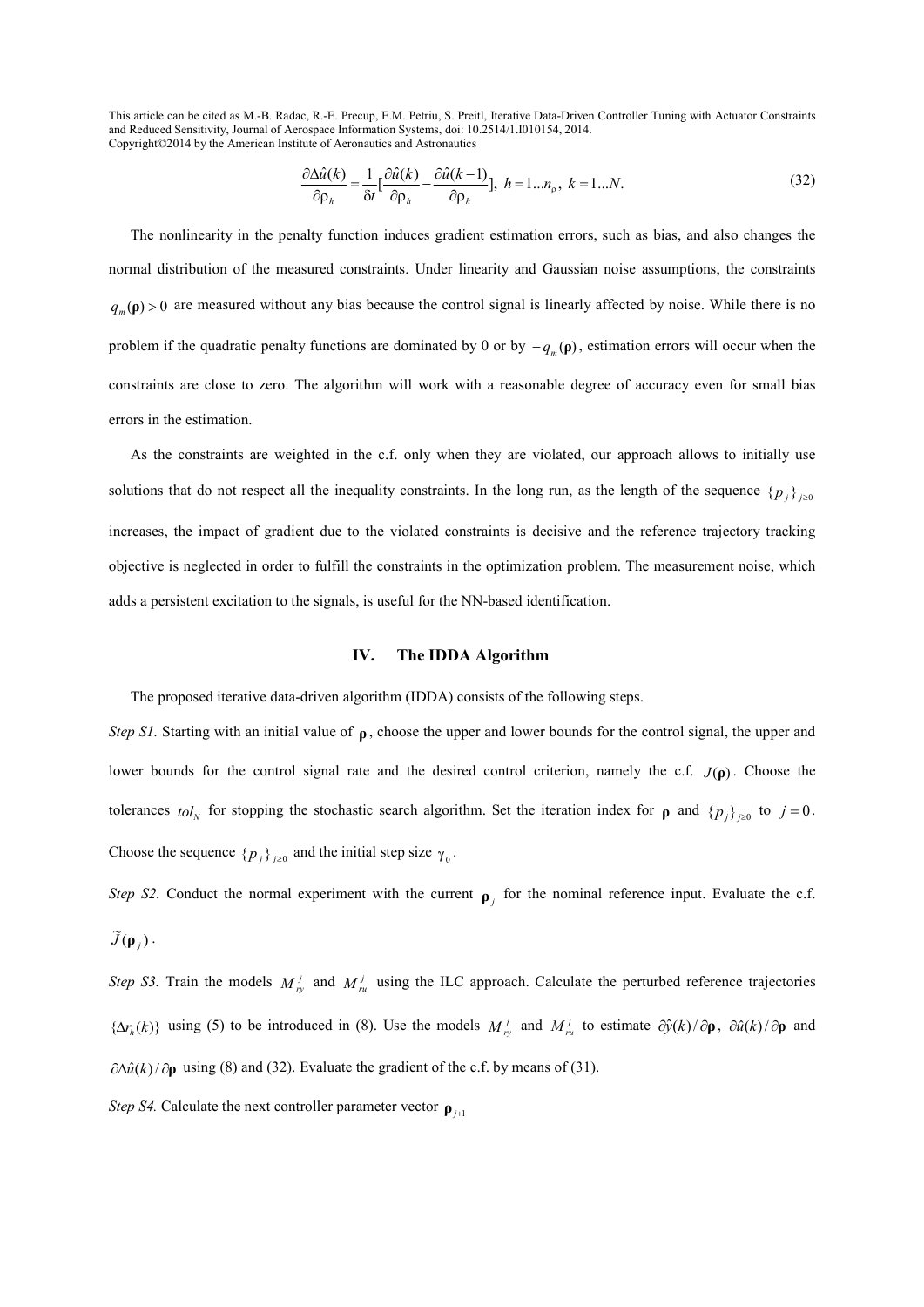$$
\mathbf{p}_{j+1} = \mathbf{p}_j - \gamma_j \text{est}\left\{\frac{\partial \widetilde{J}}{\partial \mathbf{p}}\bigg|_{\mathbf{p} = \mathbf{p}_j}\right\}.
$$
\n(33)

*Step S5.* If the gradient at the current iteration is below a specified threshold  $ext{\frac{\partial J}{\partial s}}$   $\rightarrow$   $$  $\frac{\partial}{\partial \rho}$  } < ∂ = }  $\widetilde{\mathbf{r}}$ { **ρ ρ ρ** , stop the algorithm.

Otherwise, set  $j = j + 1$  and jump to step *S2*.

# **V. Case Study**

The case study deals with the angular positioning on vertical motion of an experimental twin-rotor aerodynamic system [61], with a horizontal rotor which produces vertical motion and a vertical rotor producing horizontal motion (Fig. 1). An adjustable counterweight beam is positioned at the middle of the main beam supporting the two rotors.

The horizontal motion is not allowed in this case study, so the horizontal position is considered fixed. The nonlinear equations describing the vertical motion are [61]

$$
J_{\nu}\dot{\Omega}_{\nu} = l_{m}F_{\nu}(\omega_{\nu}) - \Omega_{\nu}k_{\nu} + \underbrace{g((A-B)\cos\alpha_{\nu} - C\sin\alpha_{\nu})}_{M_{\nu i}},
$$
  
\n
$$
\dot{\alpha}_{\nu} = \Omega_{\nu},
$$
  
\n
$$
I_{\nu}\dot{\omega}_{\nu} = M(U_{\nu}) - M_{\nu}(\omega_{\nu}),
$$
\n(34)

where  $U_y = u$  is the control signal,  $\alpha_y = y$  is the process output, and  $M_{y1}$  depends on the constant parameters *A*, *B* and *C* of the mechanical ensemble and on  $\alpha$ <sub>*v*</sub>.



**Fig. 1 The twin-rotor aerodynamic experimental setup [61].**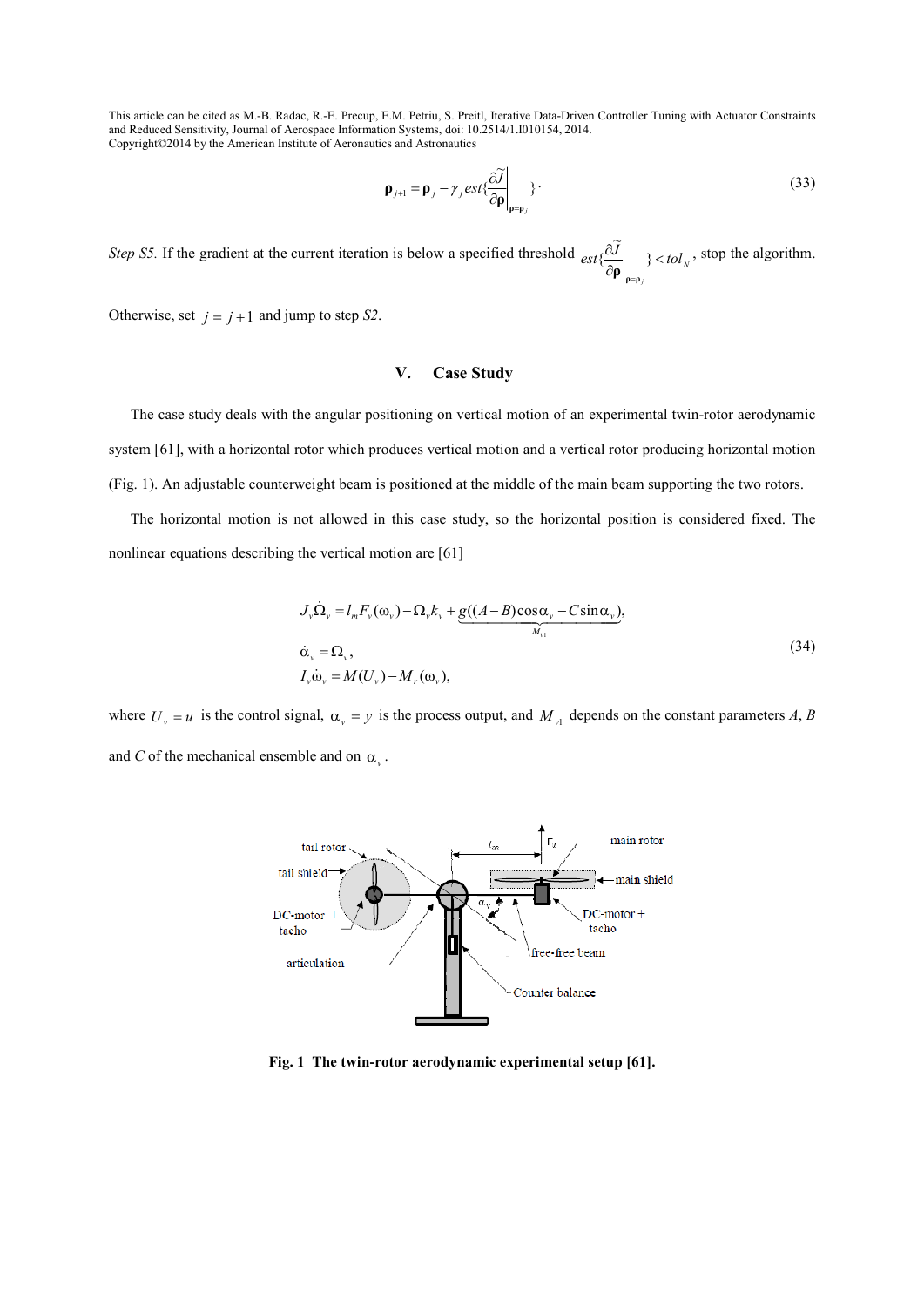The nonlinearity of the system is also due to the static nonlinear mapping of the control signal *u* to the rotor angular speed and of the rotor angular speed to the aerodynamic force. The parameters in (34) are [61]

$$
J_v = 0.02421 \, kg \, m^2, \, I_v = 4.5 \cdot 10^{-5} \, kg \, m^2, \, k_v = 0.0127 \, kg \, m^2 / s, \, B - A = 0.05 \, rad \, kg \, m,
$$
\n
$$
I_m = 0.2 \, m, \, C = 0.0936 \, rad \, kg \, m.
$$
\n
$$
(35)
$$

This nonlinear model is used only to obtain an initial controller, but not in the actual tuning process.

## **A. %eural %etwork-Based Identification**

The NN architecture used in the identification and subsequently in the gradient estimation consists of one hidden layer with six neurons and one output layer with one neuron. As shown in Section III.B, hyperbolic tangent activation functions are employed in the hidden layer, and a linear function is employed as the output neuron activation function.

This nonlinear autoregressive exogenous (NARX) NN architecture is used for both  $M_{r_y}$  and  $M_{r_u}$ . The inputs of the two NNs are  $\mathbf{x}_{r_y}^T(k) = [1 \ y(k) \ y(k-1) \ r(k) \ r(k-1)]$  for  $M_{r_y}$  and  $\mathbf{x}_{n}^{T}(k) = [1 \quad u(k) \quad u(k-1) \quad r(k) \quad r(k-1)]$  for  $M_{n}$ . The outputs of the NNs are the closed-loop output and the control signal given in (6) and (7), respectively.

The training of the two NARX NN architectures is carried out in the ILC framework using the guidelines given in Section III.B. Each neuron in the hidden layer has five parameters, i.e., four weights and one bias. The output layer has seven weights including the bias. We trained the weight vectors  $\mathbf{W} \in \mathbb{R}^{7 \times 1}$  and  $\mathbf{V}_i \in \mathbb{R}^{5 \times 1}$ ,  $i = 1...6$ . The initial values of the hidden neurons parameters are chosen from a normal distribution centered at zero with variance 1. Because of the special structure of the NN which is linear in the output weights vector **W**, a least squares initialization of **W** was performed.

The NN-based identification is carried out on the nominal trajectories of the closed-loop for the initial controller parameters presented in the next section.

We will restrict our further discussion to the identified map  $M_{r_y}$ . For an experiment of a duration of 90 s, we used 898 samples for training. For the norm-optimal ILC problem, the weighting matrices were chosen as  $\mathbf{R} = \mathbf{I}_{\text{soc}}$ and  $Q = 0.0005 \cdot I_{37}$ , where  $I_{\zeta}$  is the general notation for the  $\zeta^{\text{th}}$  order identity matrix.

Fig. 2 illustrates the training error and of the output neuron weights throughout the NN training iterations.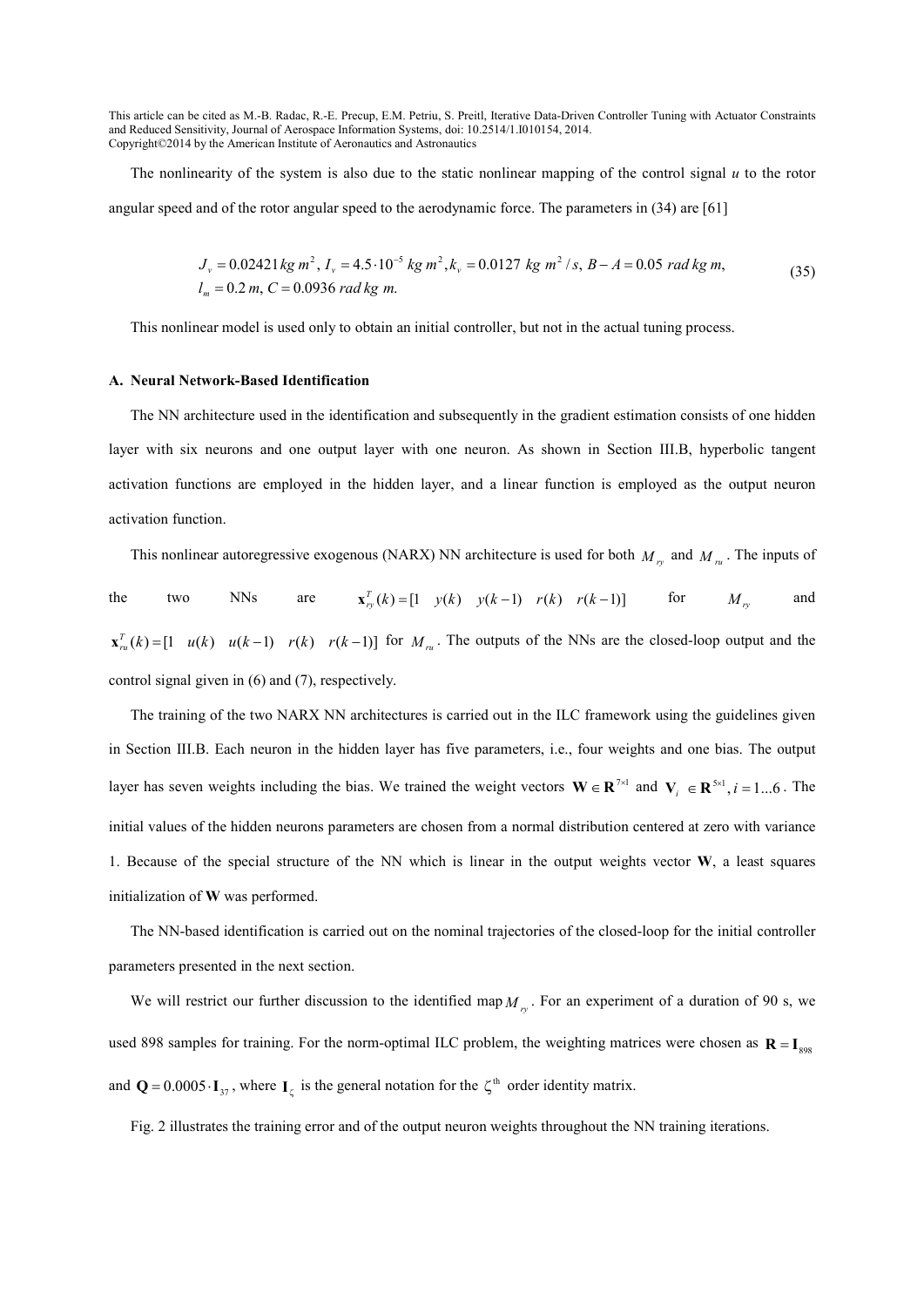

Fig. 2 Neural network training error during iterations.

The training error norm at the first iteration results after the least squares initialization of the output weights vector **W**. Results for NNs trained using the ILC framework show a decrease of the training error of about three orders of magnitude in after four iterations, which conclusively demonstrate the efficiency of this ILC-based NN training.

## **B. Controller Tuning for Tracking Error Minimization and Reduced Sensitivity**

This case study considers a discrete-time linear PI controller with the transfer function  $H(q^{-1}) = (\rho_1 + \rho_2 q^{-1})/(1 - q^{-1})$  and with the parameter vector  $\rho = [\rho_1 \rho_2]$ . The initial parameter vector obtained experimentally is  $\rho_0 = [0.012 \ 0.001]^T$ .

The purpose is to compare the results when the sensitivity with respect to the change in controller parameter is taken into account. The two performance indices to be minimized together with the corresponding optimization problems are

$$
J_1(\mathbf{p}) = \frac{1}{2N} E\{\sum_{k=1}^{N} (r(k) - y(k))^2\},\
$$
  

$$
\mathbf{p}^* = \arg\min_{\mathbf{p} \in D_S} J_1(\mathbf{p}),
$$
 (36)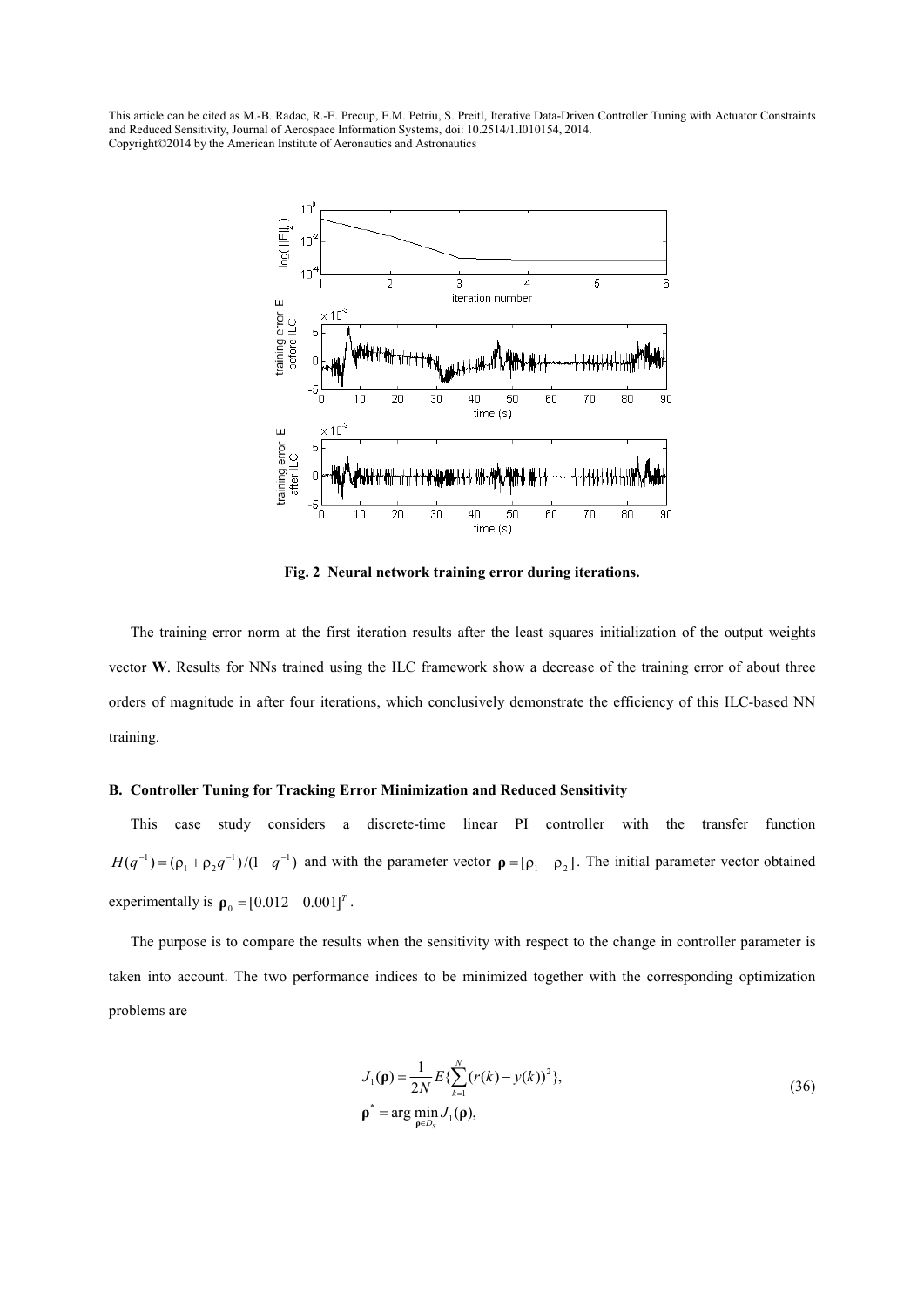and

$$
J_2(\mathbf{p}) = \frac{1}{2N} E\left\{ \sum_{k=1}^N (r(k) - y(k))^2 + \alpha \left( \frac{\partial y(k)}{\partial \rho_1} \right)^2 \right\},\
$$
  

$$
\mathbf{p}^* = \arg \min_{\mathbf{p} \in D_S} J_2(\mathbf{p}).
$$
 (37)

The sampling period is set to 0.1 s and the experiment length is set to 90 s. The desired trajectory specified as a reference input to the CS is a step-signal of amplitude 0.1 rad (approximately 5.72°) for 35 s, a ramp-type signal for 20 s, and then no signal (zero) for the remaining 35 s.

The common objective of the two optimization problems is to minimize the reference tracking error. In addition, the objective of the second problem is to reduce the sensitivity of the CS with respect to changes in  $\rho_1$ . The weighting parameter  $\alpha$  in (37) was set to  $\alpha = 10000$ .

For the sake of comparing the performance of the CSs with optimized controller by IDDA applied to (36) and to (37), another sensitivity performance criterion is defined as

$$
J = \frac{1}{N} \sum_{k=1}^{N} (y^{\text{final}}(k) - y^{\text{initial}}(k))^2 \},
$$
\n(38)

where  $y^{initial}(k)$  for each CS is recorded with the optimized controller and  $y^{final}(k)$  is obtained after the parameter  $\rho_1$  was disturbed by 1%.

Results illustrating the efficiency of using IDDA to minimize  $J_1(\rho)$  and  $J_2(\rho)$  are presented in Fig. 3 and in Fig. 4, respectively. Other details are given in Table 1.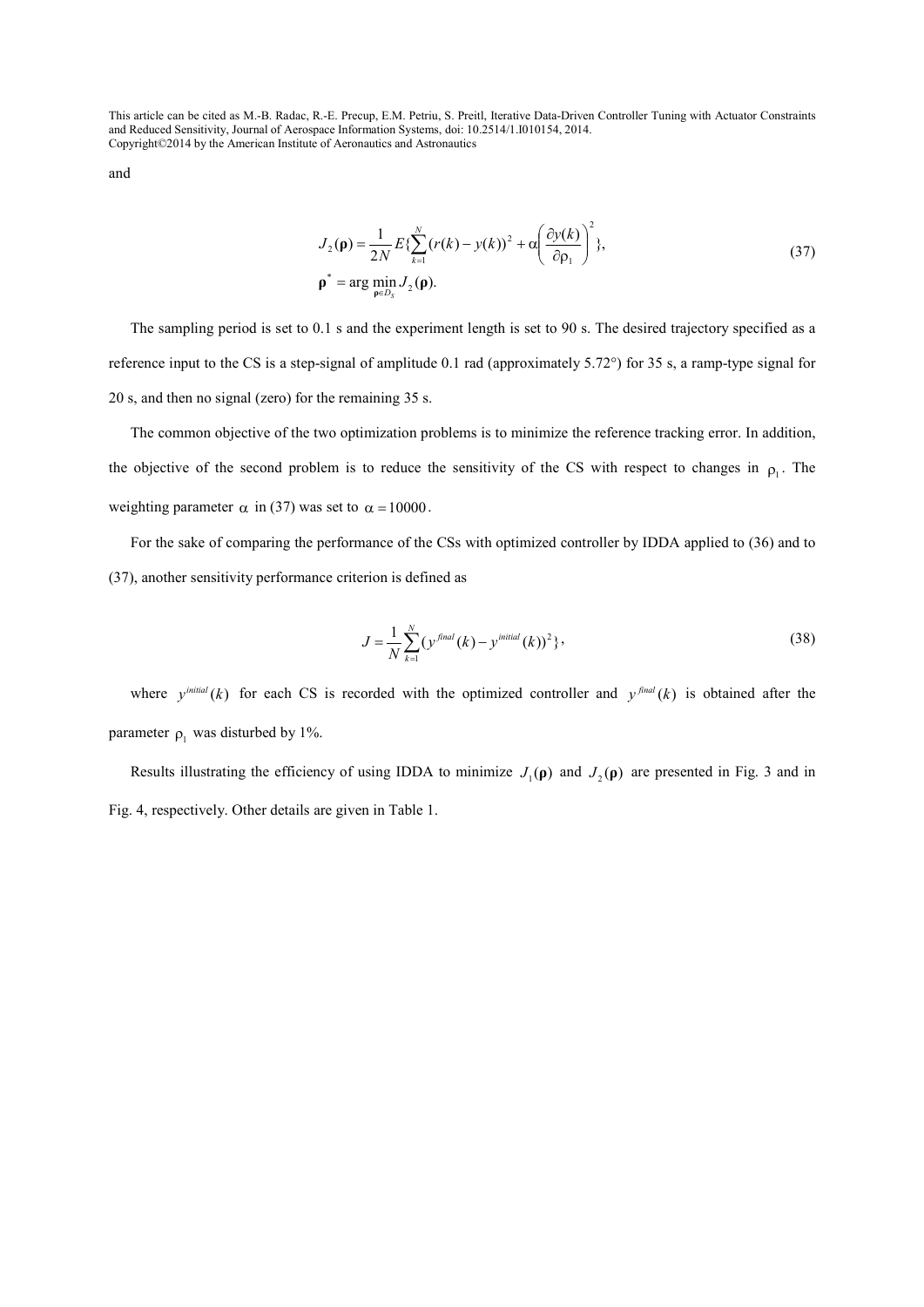

**Fig. 3 Results concerning the application of IDDA to the minimization of**  $J_1(\rho)$  **in (36).** 



**Fig. 4 Results concerning the application of IDDA to the minimization of**  $J_2(\rho)$  **in (37).**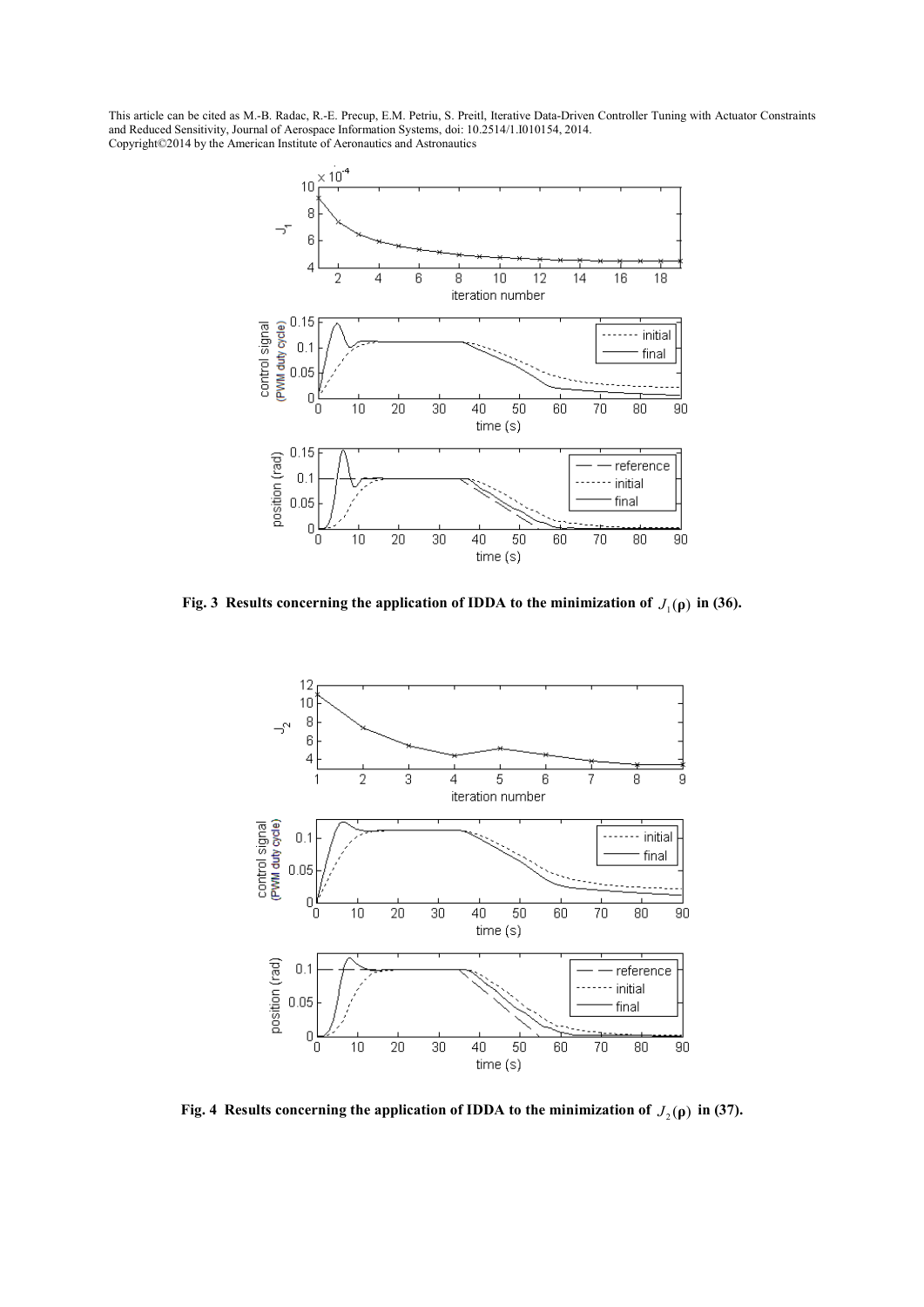| Final controller parameters | $\rho_{19} = [0.0254 \quad 0.0147]^T$ | $\rho_{9} = [0.0184 \quad 0.0076]^{T}$ |
|-----------------------------|---------------------------------------|----------------------------------------|
| Final sensitivity criterion | $J = 5.88 \cdot 10^{-8}$              | $J = 3.5 \cdot 10^{-8}$                |
| $\{\gamma_i\}$              | $0.9/(j+1)^{0.6}$                     | $0.6/(j+1)^{0.6}$                      |
| R,                          |                                       |                                        |

**Table 1 Comparison of IFT applied to the optimization problems (36) and (37)** 

The results presented in Table 1 show that the sensitivity with respect to disturbances in the controller is lower for the criterion  $J_2$ . This validates the proposed data-driven approach.

We did not consider the constraints in this case study, since it may be possible that a sensitivity reduction is not achieved due to the violation of constraints. This approach allows for a cautious controller tuning by introducing the sensitivity with respect to the controller parameters in the c.f. This has the equivalent effect of introducing a weighted penalty on the control signal the c.f. Therefore, the proposed tuning method can result in more robust CSs.

There are two additional aspects referring to the minimization of  $J<sub>1</sub>$ , which deserve mentioning.

In the first simulation scenario we ran our learning algorithm multiple times starting with the same initial controller parameters  $\rho_0$ . At this point, only the random NN weight-initialization led to different results in NN training, which in turn led to gradient estimation errors. These estimation errors propagate from one iteration to the next. After 20 runs, the results show a standard deviation of  $6.5 \cdot 10^{-9}$  (or 0.0014% of the mean value) for the final value of  $J_1$ , which can be considered as insignificant. The variations of the final controller parameters were also insignificant.

In the second simulation scenario we started each time with different controller parameters in order to investigate their impact on the optimization. The controller parameters were perturbed by random normally-distributed values such that the variations for each controller parameter were within a  $\pm 3\%$  domain. After 20 runs, the standard deviation for the final value of  $J_1$  of was about 25.27  $\cdot 10^{-9}$  (or 0.0056% of the mean value), which were about 4 times larger than in the previous scenario. The standard deviation of the final controller parameter values was also larger, but the mean values were the same as those shown in Table 1 for  $J_1$ .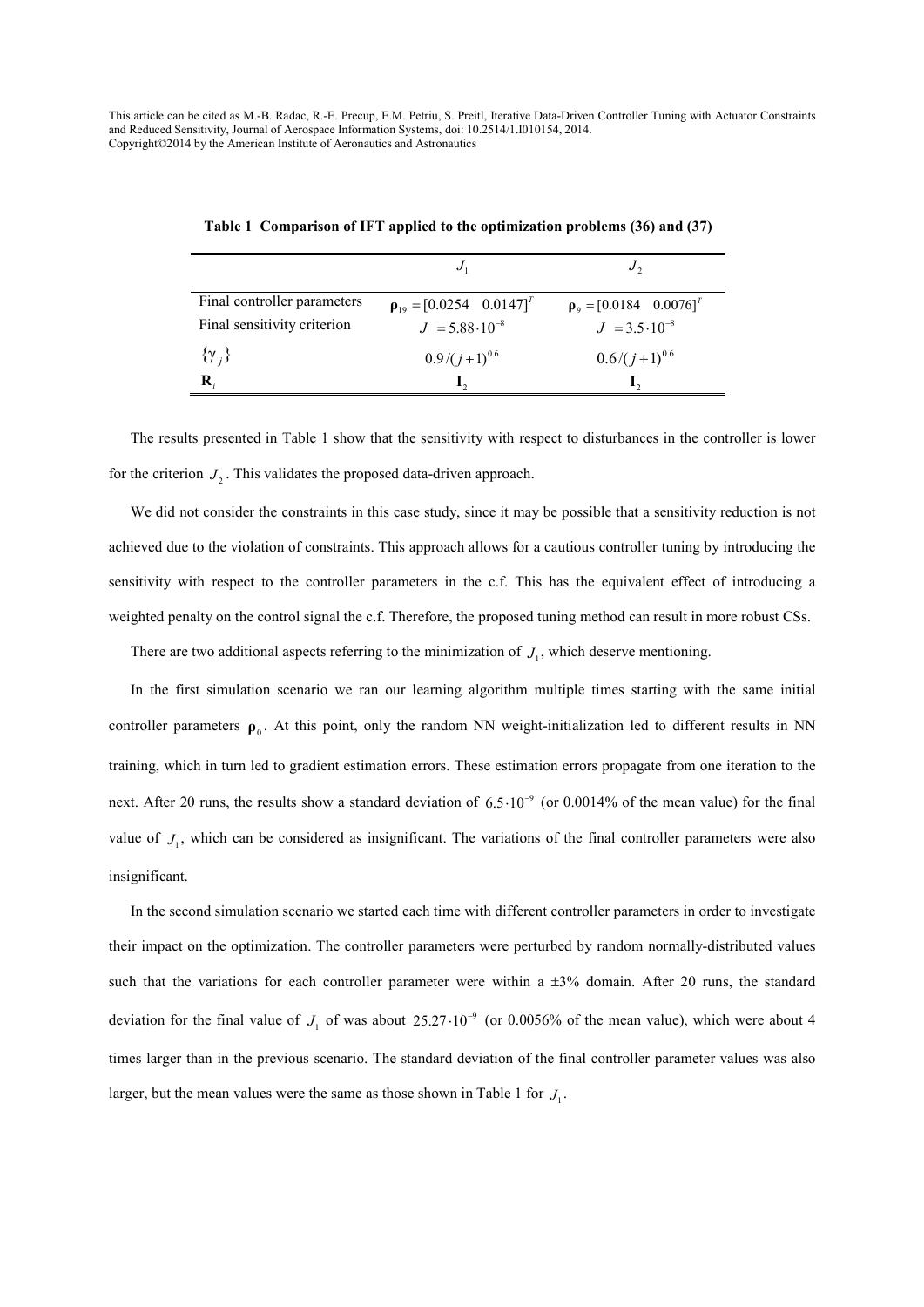Our algorithm leads to the same final solution even when starting with different initial points. It also indicates a convex c.f. even if the underlying problem is nonlinear. These effects are to be expected, because the desired response to be tracked is close to the initial responses and we do not require drastic performance modifications. However, if the disturbances on the controller parameters are larger, which results in larger differences between the initial response and the desired response, our algorithm is producing different local minima.

#### **C. Controller Tuning for Constrained Optimization**

We consider another optimization problem in which the constraints imposed to the control signal rate are taken into account. As in the previous section, the main goal is to minimize the reference tracking error. The problem is formulated as

$$
J_1(\mathbf{p}) = \frac{1}{2N} E\{\sum_{k=1}^{N} (r(k) - y(k))^2\},\
$$
  
\n
$$
\mathbf{p}^* = \arg\min_{\mathbf{p} \in D_S} J_1(\mathbf{p}),
$$
  
\nsubject to  $\mathbf{p} \in D_S = \{\mathbf{p} \mid \Delta u_{\min}(k) \le \Delta u(k, \mathbf{p}) \le \Delta u_{\max}(k), k = 1...N\},$ \n
$$
(39)
$$

Let's consider the specific case where the control signal rate assumes values within the  $-0.02 \le \Delta u(k) \le 0.02$ interval, and 900 samples are collected during the experiment, which will result in 1800 inequality constraints. For the sake of comparison, we will use two gradient search algorithms are used for IFT. We use first the steepest descent search algorithm and then the BFGS update algorithm to get a Gauss-Newton approximation of the Hessian matrix  $\mathbf{R}_i$  considered in the first step [62]. The initial approximation for  $\mathbf{R}_i$  in the BFGS algorithm is an identity matrix which is recursively updated. When one ore more constraints become active/inactive,  $\mathbf{R}_i$  resets back to the identity matrix since the c.f. is different due to the penalty function weighted by the factor  $p_j$ .

The initial parameter vector of the controller is the same as in the previous section, namely  $\mathbf{p}_0 = [0.012 \quad 0.001]^T$ . The sequences  $\gamma_j = 0.3 / (j + 1)^{0.6}$  and  $\{p_j\} = 15 \cdot j^{0.5}$  are the same in both cases. The results are presented in Fig. 5.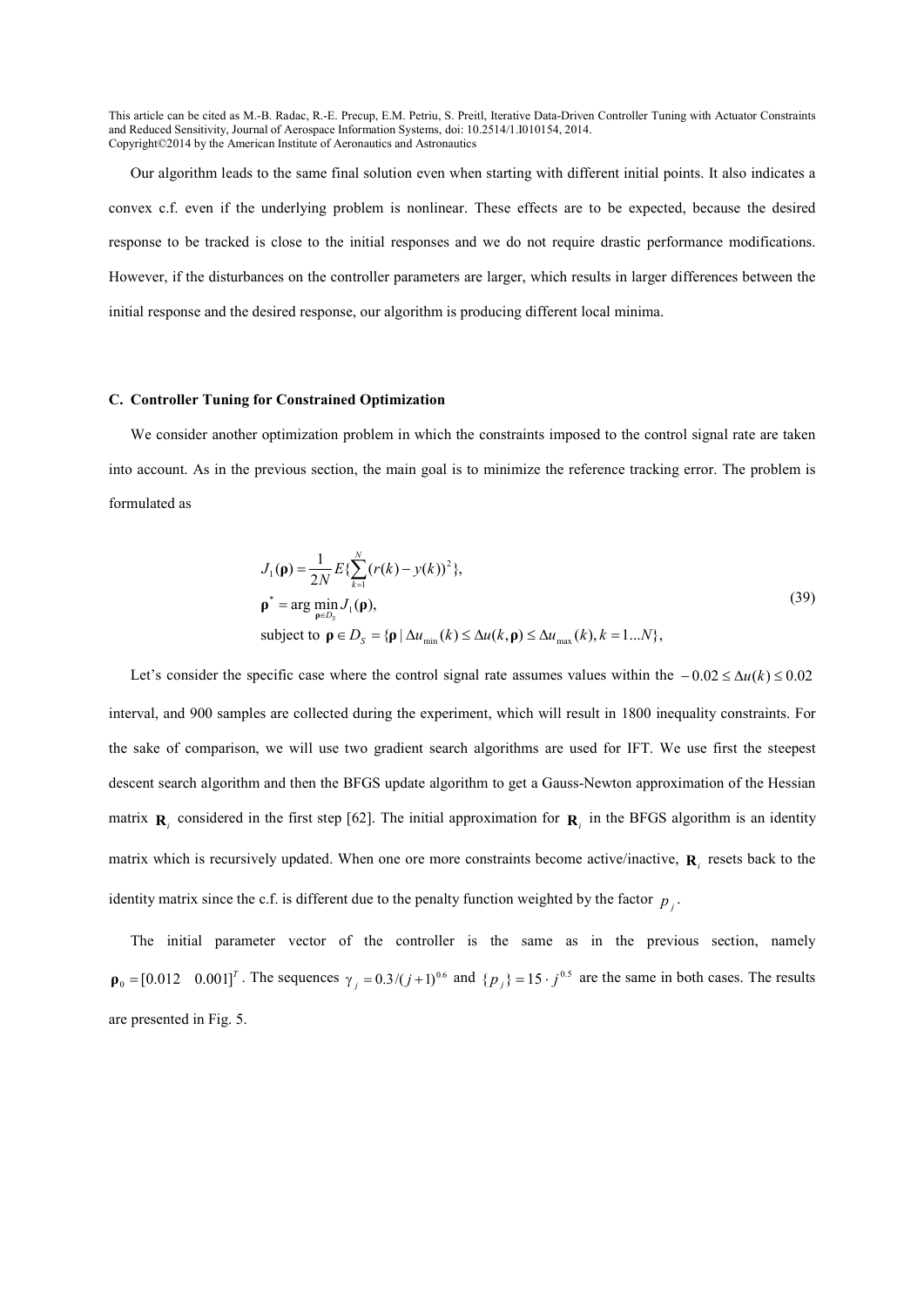

**Fig. 5 Results concerning the application of IDDA to the minimization of**  $J_1(\rho)$  **in (39), which deals with the constrained case.** 

Fig. 5 clearly shows that the proposed approach iteratively adjusts the controller parameters in order to minimize the reference tracking error. The c.f. shown in Fig. 5 is the original one  $J_1(\rho)$  from (39), augmented with the penalty function. The constraints imposed to the control signal rate are violated in the steepest descent algorithm at the seventh iteration, after which the tuning deactivates the constraints. The constraints are violated in the BFGS algorithm at the fourth iteration, after which the tuning reduces the control signal rate until it reaches the upper bound. This is achieved in seven iterations compared to fifteen iterations for steepest descent. The small number of iterations considerably reduces the time spent for controller tuning. The final parameter vectors for the controllers, after the tuning is done, are  $\rho_{15} = [0.0189 \quad 0.0011]^T$  and, respectively,  $\rho_7 = [0.0187 \quad 0.0017]^T$ . The final responses for all the CS signals are almost identical.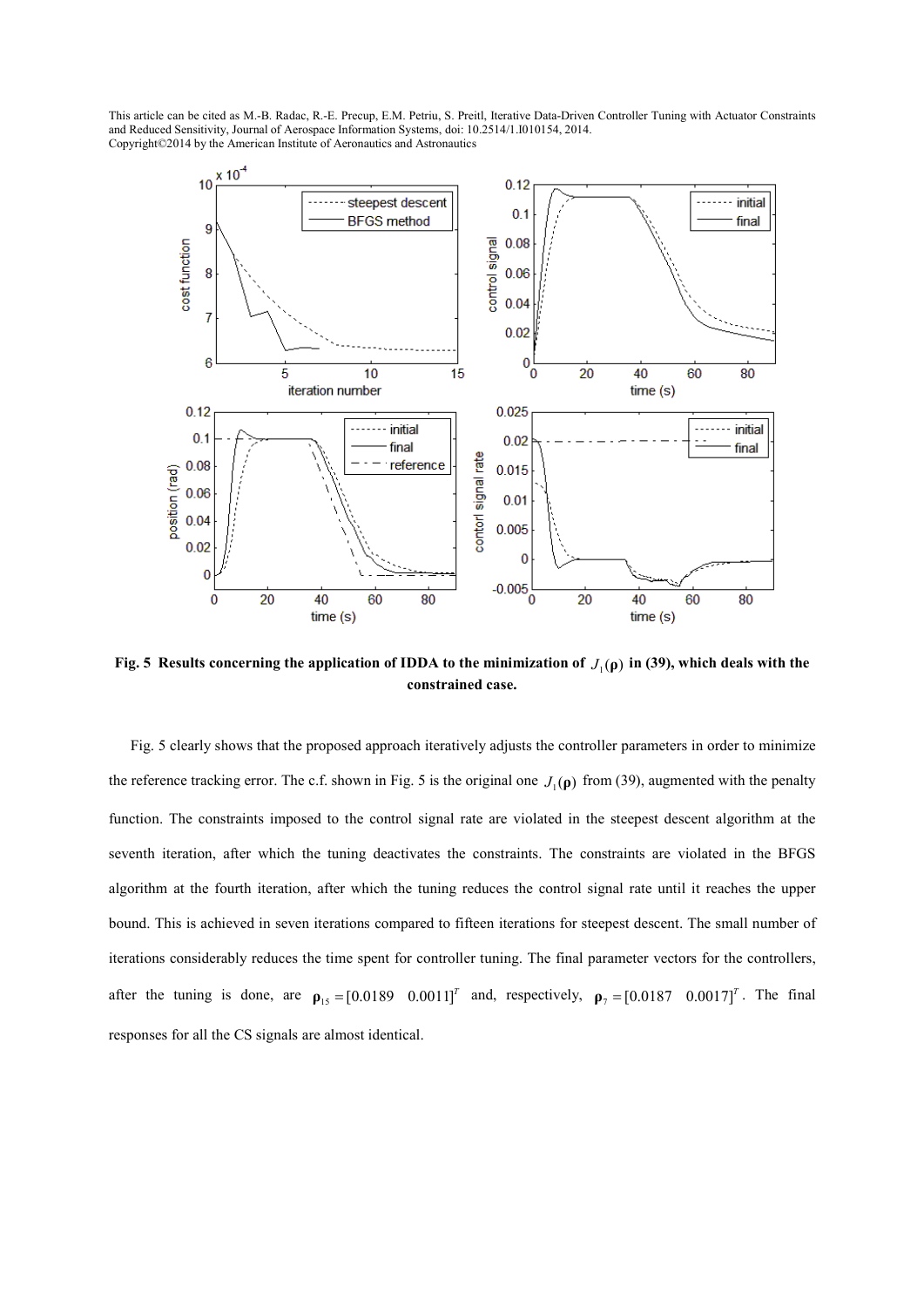#### **D. Discussion of the results and comparisons**

The number of iterations is low and comparable with the number of iterations needed for the RL approach reported in [39]. While the learning algorithm for offline gradient information reported in [39] uses approximate first principles process models, our approach does not use any specific process models but NN-based identified models for the closed-loop CS. On the other hand, the line-search employed in [39] requires additional evaluations of the control policy in real environment conditions, whereas we use a BFGS algorithm to reduce the number of real-world experiments. Our approach also addresses the constrained environment, in addition to its advantage of providing a model-free tuning.

As shown in this section, we used a BFGS algorithm in order to compare it with our pure gradient algorithm, because both apply to the same structure of the optimization problem and use the same collected data. It has been shown that the BFGS algorithm outperforms the pure gradient descent algorithm.

While the SPSA algorithm [2] can be used in the optimization, it is different from our algorithm because it does not exploit the problem structure. Given the low dimension of the search space, the gradient estimation mechanism can still propagate the gradient information only from measurements of the augmented c.f. It should be noted that the SPSA algorithm does not outperform our new algorithm, because it requires more experimental evaluations of the c.f., and it scales poorly for a large number of parameters, which will require a prohibitive number of experiments.

Our approach uses identified CS models that are valid only in the vicinity of the nominal trajectories at the current iteration. Since the closed-loop CS typically has a low-pass behavior, we can use simple NN architectures for identification purposes.

When estimating the gradient, the perturbed reference trajectories used as NN inputs are very similar to the nominal reference input, which avoids NN generalization problems and results in low gradient estimation errors. Our identification approach does not need specially designed trajectories to be run on the real-world CS because we do not need closed-loop CS models that are valid in a wide operating range. The NN models used during the iterations are independent of each other, being valid only near the nominal trajectories of their corresponding iterations.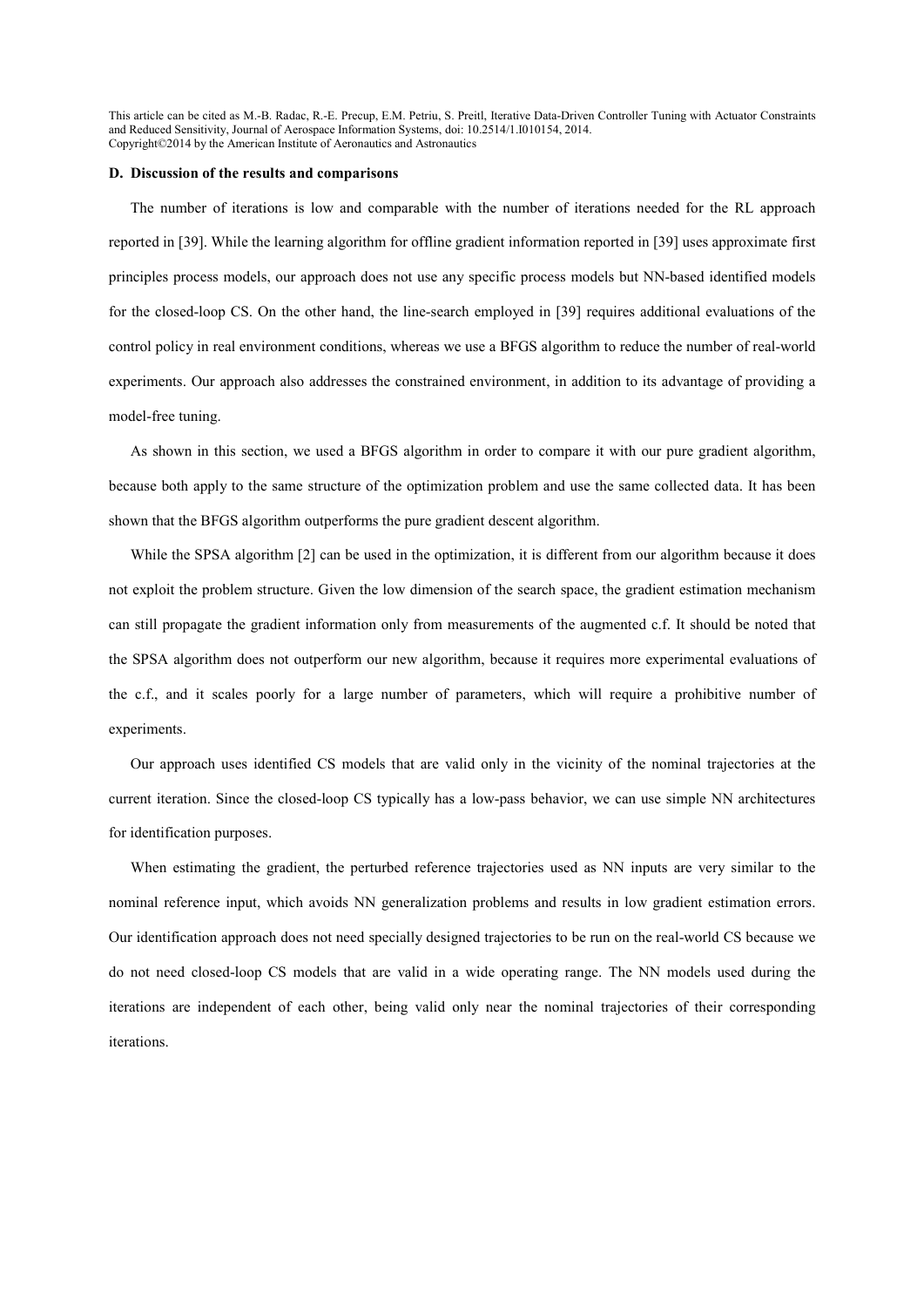#### **VI. Conclusion**

The proposed IDDA, which solves an optimal control problem based on the minimization of the mean squared control error with constraints imposed to the control signal and to the control signal rate, can successfully be used for controller tuning, resulting in a reduced sensitivity of the CS with respect to variations of the controller parameters.

The NN-based identification mechanism reduces the number of experiments conducted on the real-world process compared to the experiment-based gradient estimation approaches by avoiding the gradient estimation from realworld experiments. In addition, the NN training is efficiently performed using an ILC framework by considering the NN as a nonlinear dynamic system in the iteration domain, providing the basis for a systematic convergence analysis and guarantee. Our approach can be extended with an ILC-based reference input tuning in order to achieve more aggressive maneuvers for the considered aerodynamic experimental setup.

Our algorithm offers several advantages. First, other integral-type constraints can be added to the optimization problem without requiring additional experiments and without increasing the complexity; nonlinear controllers can also be tuned. Second, the model needs only to be valid around the nominal trajectory, where the gradients are generated, and not in a wider operating range. Third, the numerical differentiation problems in noisy environments are avoided by the use of the identified CS models. Fourth, the optimization approach using quadratic penalty functions ensures the operation in a noisy environment avoiding the shortcoming of the Interior Point Barrier algorithm. Finally, by avoiding gradient estimation using a controller parameters perturbation approach, the controller is not updated until a gradient search direction which stabilizes the CS is computed.

The tuning capabilities of our algorithm show a good compromise between an exhaustive search of the state space/environment strategy and a model-based strategy by using limited information about the environment and therefore requiring only a reasonable search effort.

A limitation of our IDDA is that it does not guarantee the convergence to the global optimum. A convergence analysis to the global optimum has to be carried out. Future research will be focused on the thorough comparison of our algorithm's performance with those obtained by similar model-free approaches.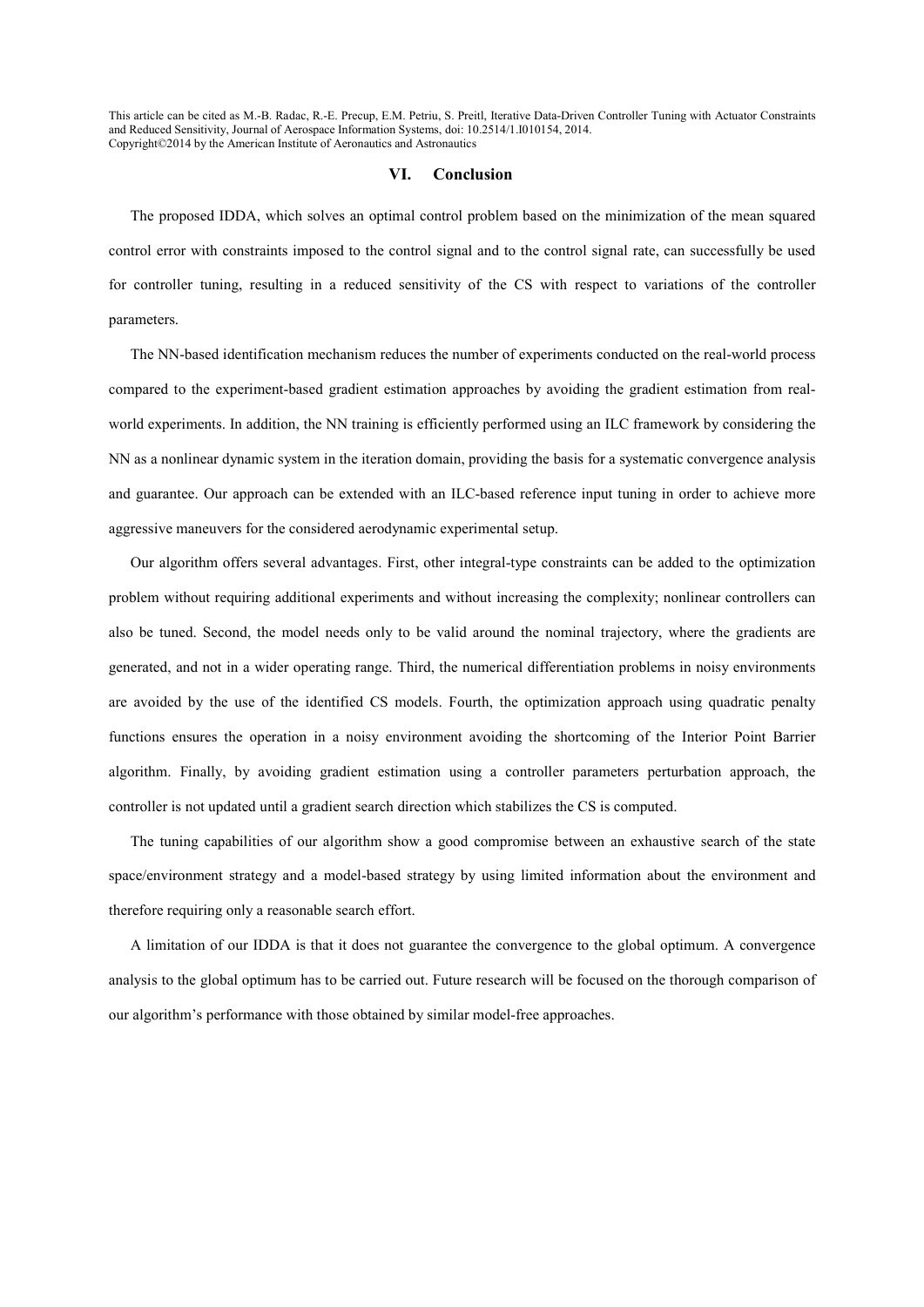#### **Acknowledgments**

This work was supported by grants from the Romanian National Authority for Scientific Research, CNCS – UEFISCDI, project number PN-II-ID-PCE-2011-3-0109, from the Partnerships in priority areas – PN II program of the Romanian National Authority for Scientific Research ANCS, CNDI – UEFISCDI, project number PN-II-PT-PCCA-2011-3.2-0732, and from the NSERC of Canada.

### **References**

[1] Hjalmarsson, H., Gevers, M., Gunnarsson, S., and Lequin, O., "Iterative Feedback Tuning: Theory and Applications," *IEEE Control Systems Magazine*, Vol. 18, No. 4, 1998, pp. 26–41. doi: 10.1109/37.710876

[2] Spall, J. C., and Cristion, J. A., "Model-Free Control of Nonlinear Stochastic Systems with Discrete-Time Measurements," *IEEE Transactions on Automatic Control*, Vol. 43, No. 9, 1998, pp. 1198–1210. doi: 10.1109/9.718605

- [3] Shi, G., and Skelton, R. E., "Markov Data-Based LQG Control," *Journal of Dynamic Systems, Measurement, and Control*, Vol. 122, No. 3, 2000, pp. 551–559. doi: 10.1115/1.1286868
- [4] Campi, M. C., Lecchini, A., and Savaresi, S. M., "Virtual Reference Feedback Tuning: A Direct Method for the Design of Feedback Controllers," *Automatica*, Vol. 38, No. 8, 2002, pp. 1337–1346. doi: 10.1016/S0005-1098(02)00032-8
- [5] Kadali, R., Huang, B., and Rossiter, A., "A Data Driven Subspace Approach to Predictive Controller Design," *Control Engineering Practice*, Vol. 11, No. 3, 2003, pp. 261–278. doi: 10.1016/S0967-0661(02)00112-0
- [6] Radac, M.-B., Precup, R.-E., Petriu, E. M., and Preitl, S., "Application of IFT and SPSA to Servo System Control," *IEEE Transactions on Neural Networks*, Vol. 22, No. 12, 2011, pp. 2363–2375. doi: 10.1109/TNN.2011.2173804
- [7] Formentin, S., and Karimi, A., "A Data-Driven Approach to Mixed-Sensitivity Control with Application to an Active Suspension System," *IEEE Transactions on Industrial Informatics*, Vol. 9, No. 4, 2013, pp. 2293–2300. doi: 10.1109/TII.2012.2220556
- [8] Radac, M.-B., Precup, R.-E., Petriu, E. M., Preitl, S., and Dragos, C.-A., "Data-Driven Reference Trajectory Tracking Algorithm and Experimental Validation," *IEEE Transactions on Industrial Informatics*, Vol. 9, No. 4, 2013, pp. 2327–2336. doi: 10.1109/TII.2012.2220973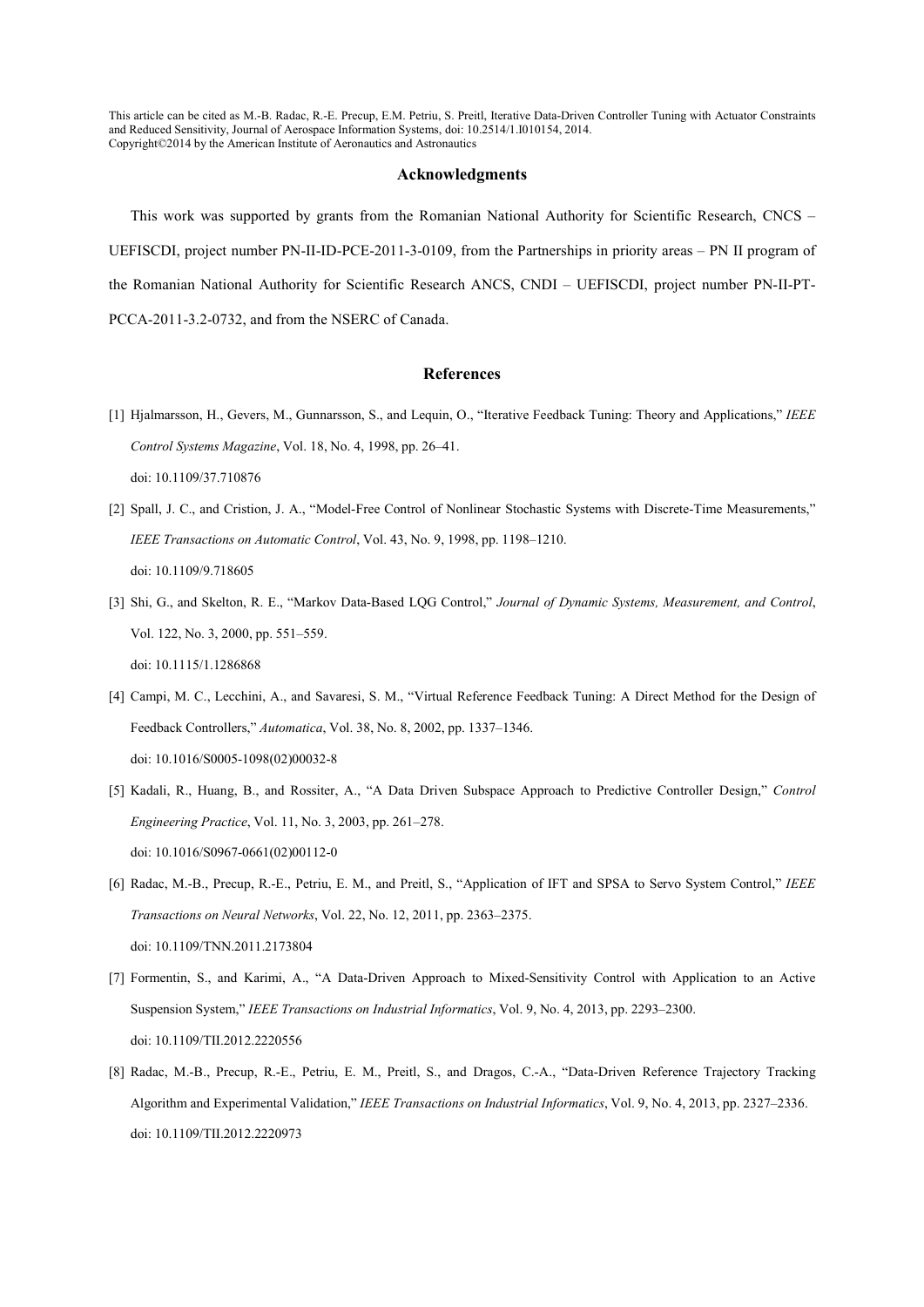[9] Chi, R., Hou, Z., Jin, S., Wang, D., and Hao, J., "A Data-Driven Iterative Feedback Tuning Approach of ALINEA for Freeway Traffic Ramp Metering with PARAMICS Simulations," *IEEE Transactions on Industrial Informatics*, Vol. 9, No. 4, 2013, pp. 2310–2317.

doi: 10.1109/TII.2013.2238548

[10] Hou, Z.-S., and Wang, Z., "From Model-Based Control to Data-Driven Control: Survey, Classification and Perspective," *Information Sciences*, Vol. 235, Jun. 2013, pp. 3–35.

doi: 10.1016/j.ins.2012.07.014

- [11] Sutton, R. S., and Barto, A. G., *Reinforcement Learning: An Introduction*, MIT Press, Cambridge, MA, 1998.
- [12] Werbos, P. J., "Approximate Dynamic Programming for Real-Time Control and Neural Modeling," *Handbook of Intelligent Control*, edited by D. White and D. Sofge, Van Nostrand, New York, 1992, pp. 493–525.
- [13] Zhu, Y., and Hou, Z.-S., "Controller Compact Form Dynamic Linearization Based Model Free Adaptive Control," *Proceedings of 51st IEEE Conference on Decision and Control (CDC 2012)*, Maui, HI, USA, 2012, pp. 4817–4822. doi: 10.1109/CDC.2012.6426479
- [14] Coelho, L. S., Pessôa, M. W., Sumar, R. R., and Coelho, A. A. R., "Model-Free Adaptive Control Design Using Evolutionary-Neural Compensator," *Expert Systems with Applications*, Vol. 37, No. 1, 2010, pp. 499–508. doi: 10.1016/j.eswa.2009.05.042
- [15] Iverson, D. L., Martin, R., Schwabacher, M., Spirkovska, L., Taylor, W., Mackey, R., Castle, J. P., and Baskaran, V., "General Purpose Data-Driven Monitoring for Space Operations," *Journal of Aerospace Computing, Information, and Communication*, Vol. 9, No. 2, 2012, pp. 26–44.

doi: 10.2514/1.54964

- [16] Vaščák, J., and Rutrich, M., "Path Planning in Dynamic Environment Using Fuzzy Cognitive Maps," *Proceedings of 6th International Symposium on Applied Machine Intelligence and Informatics (SAMI 2008)*, Herl'any, Slovakia, 2008, pp. 5–9. doi: 10.1109/SAMI.2008.4469153
- [17] Boussemart, Y., Cummings, M. L., Las Fargeas, J., and Roy, N., "Supervised vs. Unsupervised Learning for Operator State Modeling in Unmanned Vehicle Settings," *Journal of Aerospace Computing, Information, and Communication*, Vol. 8, No. 3, 2011, pp. 71–85.

doi: 10.2514/1.46767

- [18] Teodorescu, H.-N., "Taylor and Bi-local Piecewise Approximations with Neuro-Fuzzy Systems," *Studies in Informatics and Control*, Vol. 21, No. 4, 2012, pp. 367–376.
- [19] Chowdhary, G., How, J. P., and Kingravi, H., "Model Reference Adaptive Control Using Nonparametric Adaptive Elements," Proceedings of AIAA Guidance, Navigation, and Control Conference, Minneapolis, MN, USA, 2012, pp. 1-24.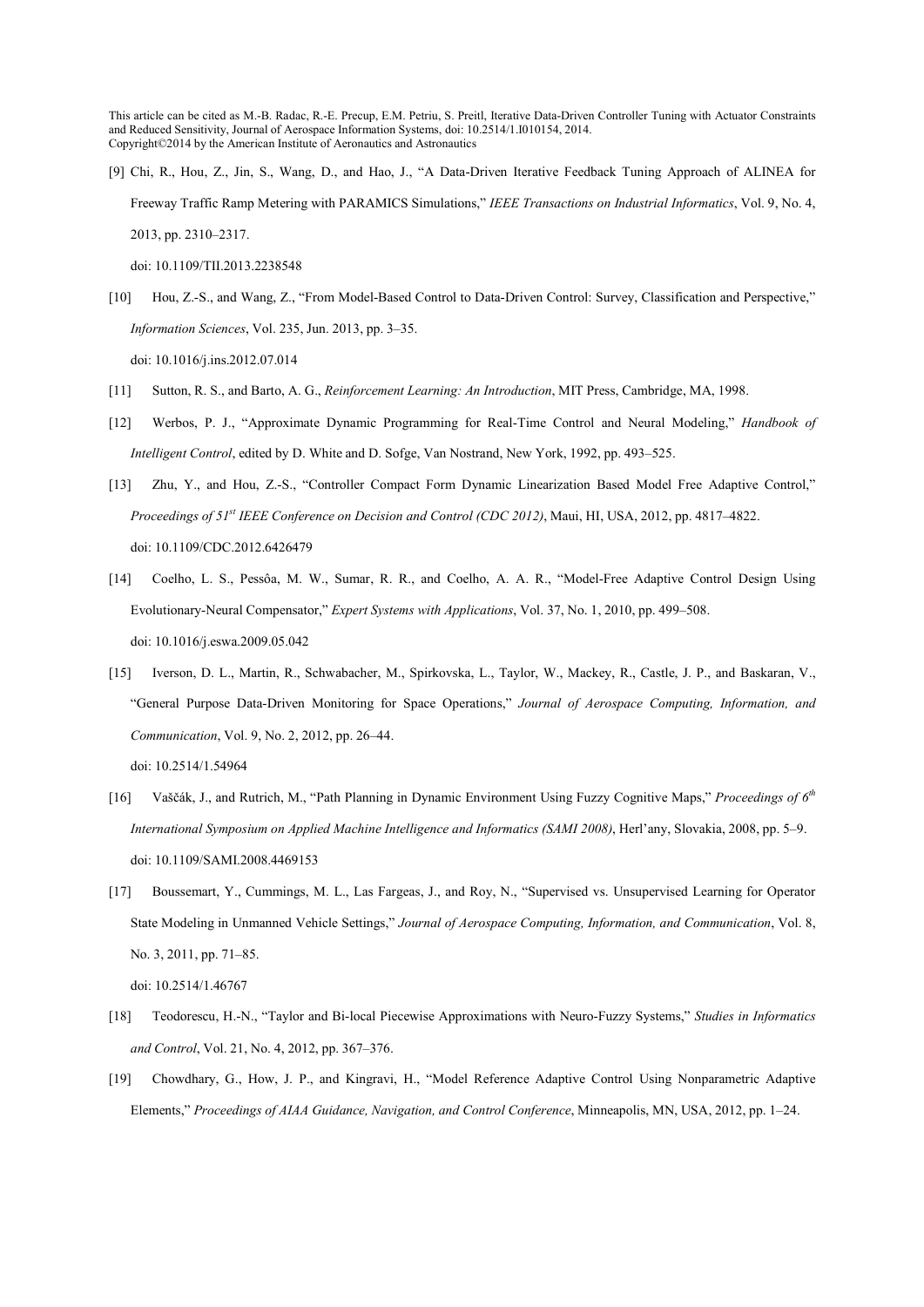- [20] John, S., and Pedro, J. O., "Neural Network-Based Adaptive Feedback Linearization Control of Antilock Braking System," *International Journal of Artificial Intelligence*, Vol. 10, No. S13, 2013, pp. 21–40.
- [21] Dovžan, D., and Škrjanc, I., "Predictive Functional Control Based on an Adaptive Fuzzy Model of a Hybrid Semi-Batch Reactor," *Control Engineering Practice*, Vol. 18, No. 8, 2010, pp. 979–989.

10.1016/j.conengprac.2010.04.004

- [22] Dovžan, D., and Škrjanc, I., "Recursive Fuzzy C-Means Clustering for Recursive Fuzzy Identification of Time-Varying Processes," *ISA Transactions*, Vol. 50, No. 2, 2011, pp. 159–169. doi: 10.1016/j.isatra.2011.01.004
- [23] Zdešar, A., Cerman, O., Dovžan, D., Hušek, P., and Škrjanc, I., "Fuzzy Control of a Helio-Crane: Comparison of Two Control Approaches," *Journal of Intelligent & Robotic Systems*, Vol. 72, No. 3–4, 2013, pp. 497–515. doi: 10.1007/s10846-012-9796-0
- [24] Blažič, S., and Škrjanc, I., "A Robust Fuzzy Adaptive Control Algorithm for a Class of Nonlinear Systems," *Adaptive and atural Computing Algorithms*, edited by M. Tomassini, A. Antonioni, F. Daolio, and P. Buesser, Lecture Notes in Computer Science, Springer-Verlag, 2013, Vol. 7824, pp. 297–306. doi: 10.1007/978-3-642-37213-1\_31
- [25] Baranyi, P., Tikk, D., Yam, Y., and Patton, R. J., "From Differential Equations to PDC Controller Design via Numerical Transformation," *Computers in Industry*, Vol. 51, No. 3, 2003, pp. 281–297. doi: 10.1016/S0166-3615(03)00058-7
- [26] Haber, R. E., del Toro, R. M., and Gajate, A., "Optimal Fuzzy Control System Using the Cross-Entropy Method. A Case Study of a Drilling Process," *Information Sciences*, Vol. 180, No. 14, 2010, pp. 2777 – 2792. doi: 10.1016/j.ins.2010.03.030
- [27] Angelov, P., and Yager, R., "A New Type of Simplified Fuzzy Rule-Based Systems," *International Journal of General Systems*, Vol. 41, No. 2, 2012, pp. 163–185. doi: 10.1080/03081079.2011.634807
- [28] Penedo, F., Haber, R. E., Gajate, A., and del Toro, R. M., "Hybrid Incremental Modeling Based on Least Squares and Fuzzy K-NN for Monitoring Tool Wear in Turning Processes," *IEEE Transactions on Industrial Informatics*, Vol. 8, No. 4, 2012, pp. 811–818.

doi: 10.1109/TII.2012.2205699

[29] Filip, F. G., "A Decision-Making Perspective for Designing and Building Information Systems," *International Journal of Computers, Communications & Control*, Vol. 7, No. 2, 2012, pp. 264–272.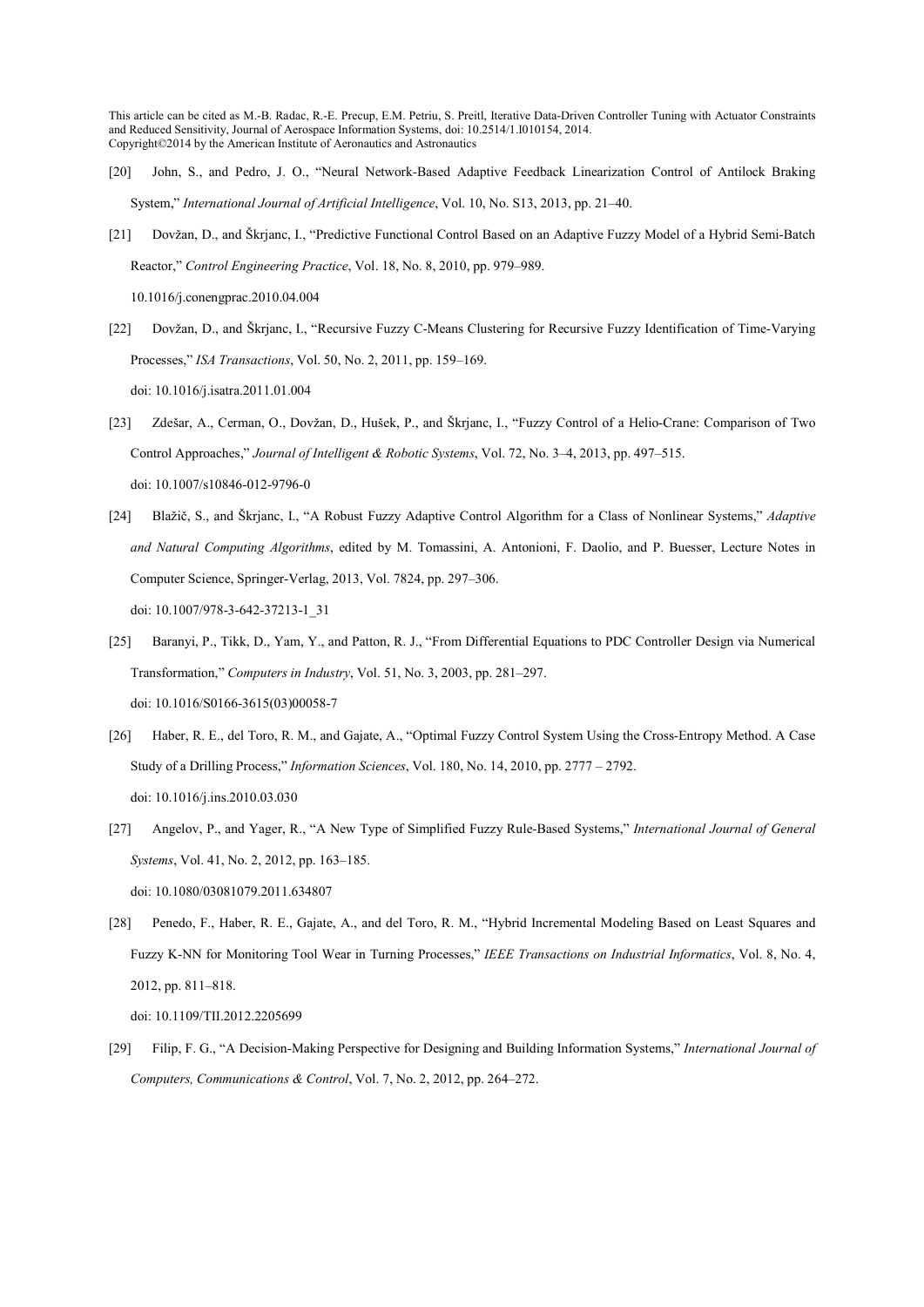[30] Angelov, P., and Yager, R., "Density-Based Averaging – A New Operator for Data Fusion," *Information Systems*, Vol. 222, Feb. 2013, pp. 163–174.

doi: 10.1016/j.ins.2012.08.006

- [31] Škrjanc, I., "Adaptive Supervisory Predictive Control of a Hybrid Fed-Batch Reactor with Slow Actuator," *Industrial & Engineering Chemistry Research*, Vol. 46, No. 24, 2007, pp. 8050–8057. doi: 10.1021/ie070123t
- [32] Škrjanc, I., "Self-Adaptive Supervisory Predictive Functional Control of a Hybrid Semi-Batch Reactor with Constraints," *Chemical Engineering Journal*, Vol. 136, No. 2–3, 2008, pp. 312–319. doi: 10.1016/j.cej.2007.04.012
- [33] Walsh, T. J., Nouri, A., Li, L., and Littman, M. L., "Learning and Planning in Environments with Delayed Feedback," *Autonomous Agents and Multi-Agent Systems*, Vol. 18, No. 1, 2009, pp. 83–105. doi: 10.1007/s10458-008-9056-7
- [34] Françolin, C. C., Rao, A. V., Duarte, C., and Martel, G., "Optimal Control of a Surface Vehicle to Improve Underwater Vehicle Network Connectivity," *Journal of Aerospace Computing, Information, and Communication*, Vol. 9, No. 1, 2012, pp. 1–13.

doi: 10.2514/1.I010002

- [35] Johanyák, Z. C., and Papp, O., "A Hybrid Algorithm for Parameter Tuning in Fuzzy Model Identification," *Acta Polytechnica Hungarica*, Vol. 9, No. 6, 2012, pp. 153–165.
- [36] Johanyák, Z. C., and Papp, O., "Benchmark Based Comparison of Two Fuzzy Rule Base Optimization Methods," *Applied Computational Intelligence in Engineering and Information Technology*, edited by R.-E. Precup, S. Kovács, S. Preitl, and E. M. Petriu, Topics in Intelligent Engineering and Informatics, Springer-Verlag, 2012, Vol. 1, pp. 83–94. doi: 10.1007/978-3-642-28305-5\_7
- [37] Vaščák, J., "Adaptation of Fuzzy Cognitive Maps by Migration Algorithms," *Kybernetes*, Vol. 41, No. 3–4, 2012, pp. 429–443.

doi: 10.1108/03684921211229505

- [38] Guzmán, L. G., Gómez, A. S., Ardila, C. J., and Jabba, D., "Adaptation of the GRASP Algorithm to Solve a Multiobjective Problem Using the Pareto Concept," *International Journal of Artificial Intelligence*, Vol. 11, No. A13, 2013, pp. 222–236.
- [39] Abbeel, P., Quigley, M., and Ng, A. Y., "Using Inaccurate Models in Reinforcement Learning," *Proceedings of 23rd International Conference on Machine Learning (ICML 2006)*, New York, NY, USA, 2006, Vol. 3, pp. 1–8.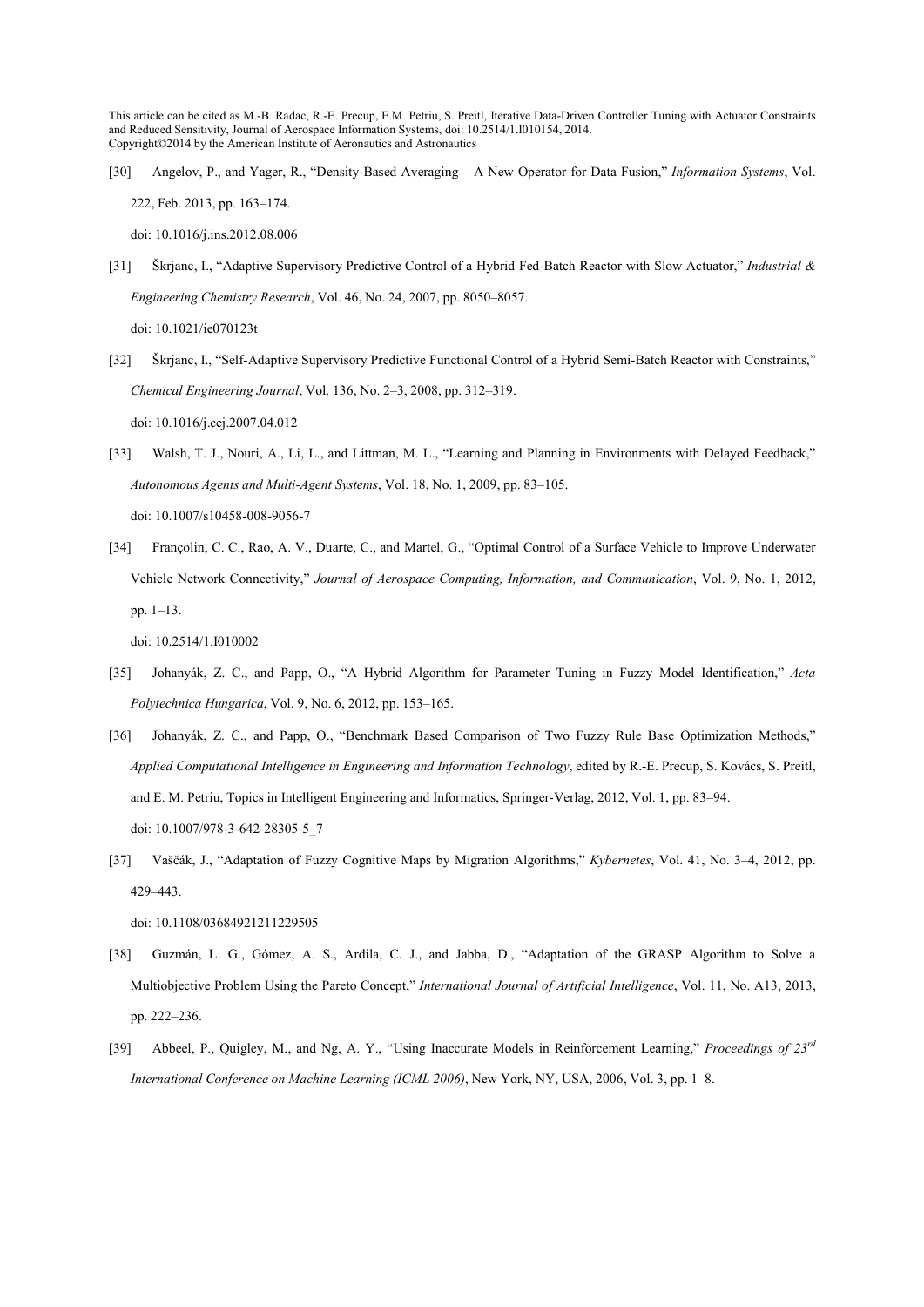[40] Lupashin, S., Schöllig, A., Sherback, M., and D'Andrea, R., "A simple learning strategy for high-speed quadrocopter mult-flips," *Proceedings of IEEE International Conference on Robotics and Automation (ICRA '10)*, Anchorage, AK, USA, 2010, pp. 1642–1648.

doi: 10.1109/ROBOT.2010.5509452

- [41] Sjöberg, J., Gutman, P.-O., Agarwal, M., and Bax, M., "Nonlinear Controller Tuning Based on a Sequence of Identifications of Linearized Time-Varying Models," *Control Engineering Practice*, Vol. 17, No. 2, 2009, pp. 311–321. doi: 10.1016/j.conengprac.2008.08.001
- [42] Radac, M.-B., Precup, R.-E., Petriu, E. M., Cerveneak, B.-S., Dragos, C.-A., and Preitl, S., "Stable Iterative Correlation-Based Tuning Algorithm for Servo Systems," *Proceedings of the 38th Annual Conference of IEEE Industrial Electronics Society* (IECON 2012), Montreal, QC, Canada, 2012, pp. 2500–2505. doi: 10.1109/IECON.2012.6388856
- [43] Precup, R.-E., Tomescu, M. L., and Preitl, S., "Lorenz System Stabilization Using Fuzzy Controllers," *International Journal of Computers, Communications & Control*, Vol. II, No. 3, 2007, pp. 279–287.
- [44] Nguyen, N. T., and Krishnakumar, K., "Hybrid Intelligent Flight Control with Adaptive Learning Parameter Estimation," *Journal of Aerospace Computing, Information, and Communication*, Vol. 6, No. 3, 2009, pp. 171–186. doi: 10.2514/1.35929
- [45] Blažič, S., Matko, D., and Škrjanc, I., "Adaptive Law with a New Leakage Term," *IET Control Theory & Applications*, Vol. 4, No. 9, 2010, pp. 1533–1542. doi: 10.1049/iet-cta.2009.0349
- [46] Alfaro, V.M., and Vilanova, R., "Performance/Robustness Trade-off Design Framework for 2DoF PI Controllers," *Studies in Informatics and Control*, Vol. 21, No. 1, 2012, pp. 75–83.
- [47] Lee, D. J., and Bang, H., "Autonomous Autorotation of an Unmanned Helicopter Using a Reinforcement Learning Algorithm," *Journal of Aerospace Information Systems*, Vol. 10, No. 2, 2013, pp. 98–104. doi: 10.2514/1.48253
- [48] Triharminto, H. H., Adji, T. B., and Setiawan, N. A., "3D Dynamic UAV Path Planning for Interception of Moving Target in Cluttered Environment," *International Journal of Artificial Intelligence*, Vol. 10, No. S13, 2013, pp. 154–163.
- [49] Sjöberg, J., De Bruyne, F., Agarwal, M., Anderson, B. D. O., Gevers, M., Kraus, F. J., and Linard, N., "Iterative Controller Optimization for Nonlinear Systems," *Control Engineering Practice*, Vol. 11, No. 9, 2003, pp. 1079–1086. doi: 10.1016/S0967-0661(02)00231-9
- [50] Precup, R.-E., Doboli, S., and Preitl, S., "Stability Analysis and Development of a Class of Fuzzy Control Systems", *Engineering Applications of Artificial Intelligence*, Vol. 13, No. 3, 2000, pp. 237–247.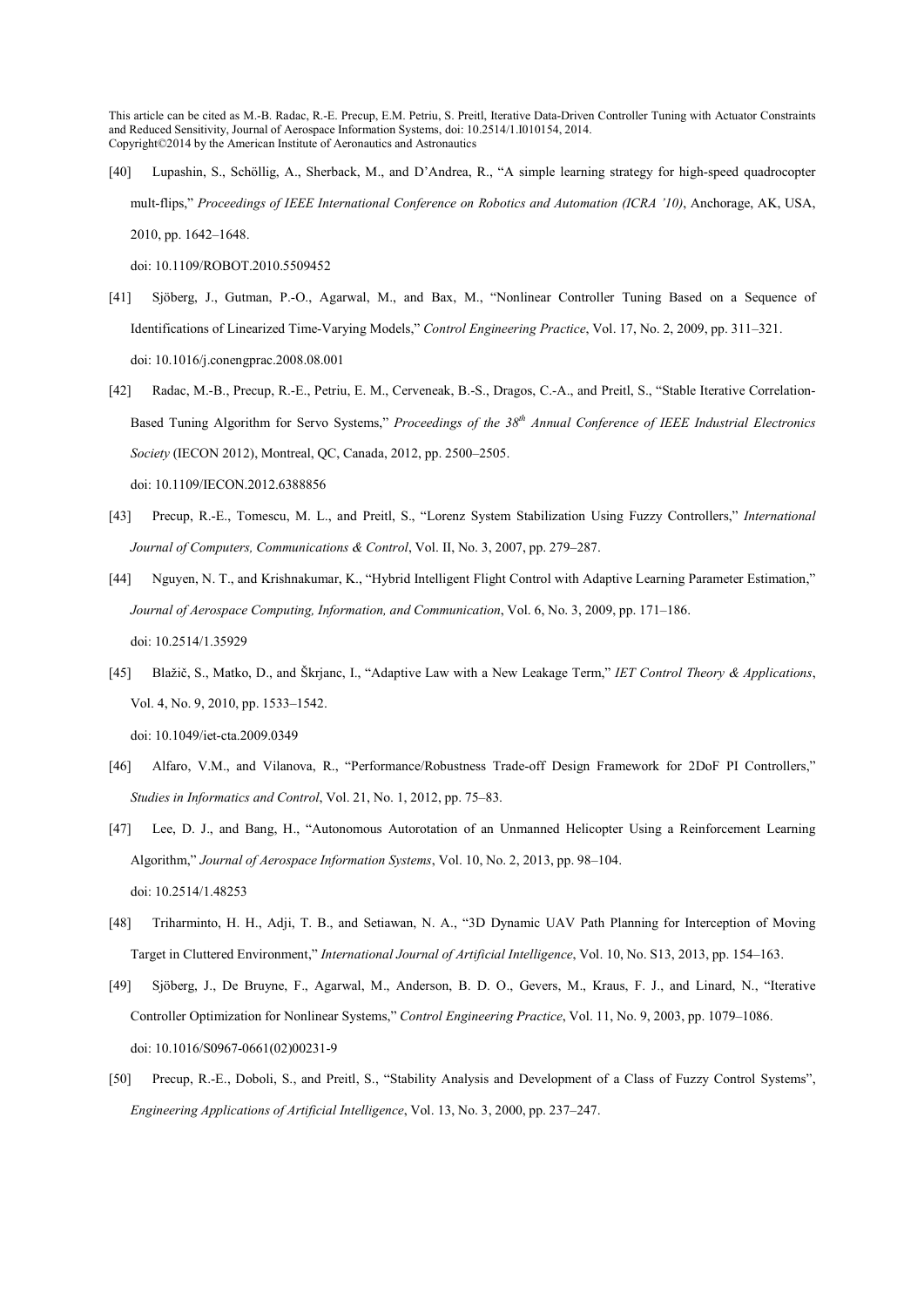doi: 10.1016/S0952-1976(00)00002-6

- [51] Precup, R.-E., and Preitl, S., "Stability and Sensitivity Analysis of Fuzzy Control Systems. Mechatronics applications", *Acta Polytechnica Hungariva*, Vol. 3, No. 1, 2006, pp. 61–76.
- [52] Precup, R.-E., and Preitl, S., "PI and PID Controllers Tuning for Integral-Type Servo Systems to Ensure Robust Stability and Controller Robustness", Electrical Engineering, Vol. 88, No. 2, 2006, pp. 149–156.

doi: 10.1007/s00202-004-0269-86

[53] Ure, N. K., Geramifard, A., Chowdhary, G., and How, J. P., "Adaptive Planning for Markov Decision Processes with Uncertain Transition Models via Incremental Feature Dependency Discovery," *Machine Learning and Knowledge Discovery in Databases*, edited by P. A. Flach, T. De Bie, and N. Cristianini, Lecture Notes in Computer Science, Springer-Verlag, 2012, Vol. 7524, pp. 99–115.

doi: 10.1007/978-3-642-33486-3\_7

- [54] De Bruyne, F., and Carrette, P., "Synthetic Generation of the Gradient for an Iterative Controller Optimization Method," *Proceedings of 4th European Control Conference (ECC'97)*, Brussels, Belgium, 1997, paper THA-F2, pp. 1–6.
- [55] Akerblad, M., Hansson, A., and Wahlberg, B., "Automatic Tuning for Classical Step-Response Specifications Using Iterative Feedback Tuning," *Proceedings of 39th IEEE Conference on Decision and Control*, Sydney, NSW, Australia, 2000, Vol. 4, pp. 3347–3348.

doi: 10.1109/CDC.2000.912218

- [56] Park, U. S., Yamada, Y., and Nakabo, Y., "Force Control with Safety Constraints via Iterative Feedback Tuning," *Proceedings of IEEE International Conference on Robotics and Automation (ICRA '09)*, Kobe, Japan, 2009, pp. 3670–3675. doi: 10.1109/ROBOT.2009.5152444
- [57] Kim, B. S., and Calise, A. J., "Nonlinear Flight Control Using Neural Networks," *AIAA Journal of Guidance, Control, and Dynamics*, Vol. 20, No. 1, 1997, pp. 26–33. doi: 10.2514/2.4029
- [58] Owens, D. H., Freeman, C. T., and Thanh, V. D., "Norm-Optimal Iterative Learning Control With Intermediate Point Weighting: Theory, Algorithms, and Experimental Evaluation," *IEEE Transactions on Control Systems Technology*, Vol. 21, No. 3, 2013, pp. 999–1007.

doi: 10.1109/TCST.2012.2196281

[59] Precup, R.-E., David, R.-C., Petriu, E. M., Preitl, S., and Radac, M.-B., "Fuzzy Control Systems with Reduced Parametric Sensitivity Based on Simulated Annealing," *IEEE Transactions on Industrial Electronics*, Vol. 59, No. 8, 2012, pp. 3049–3061.

doi: 10.1109/TIE.2011.2130493